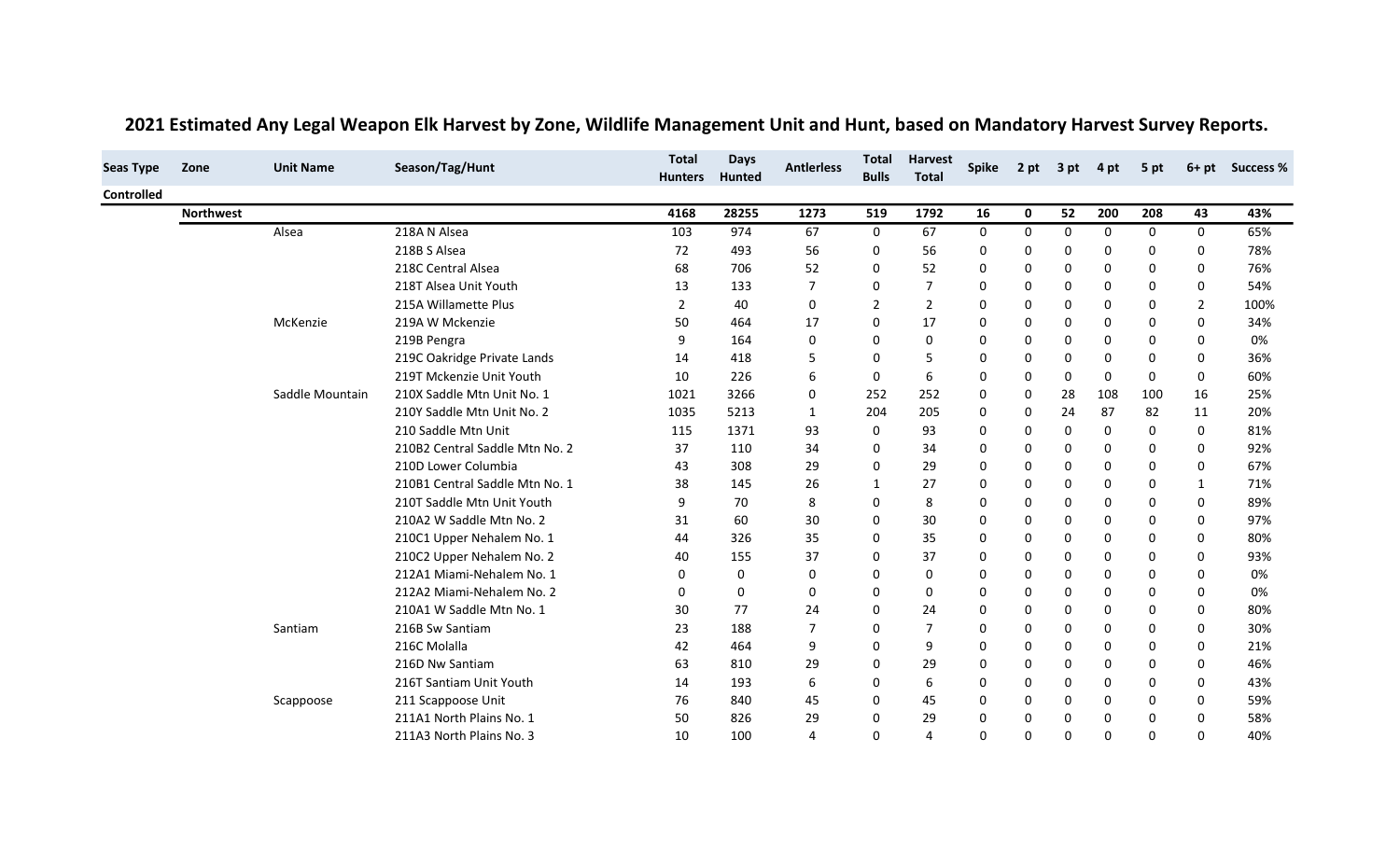| <b>Seas Type</b> | Zone | <b>Unit Name</b> | Season/Tag/Hunt               | <b>Total</b><br><b>Hunters</b> | <b>Days</b><br><b>Hunted</b> | <b>Antierless</b> | <b>Total</b><br><b>Bulls</b> | <b>Harvest</b><br><b>Total</b> | <b>Spike</b> | 2 pt        | 3 pt     | 4 pt         | 5 pt | $6+pt$       | <b>Success %</b> |
|------------------|------|------------------|-------------------------------|--------------------------------|------------------------------|-------------------|------------------------------|--------------------------------|--------------|-------------|----------|--------------|------|--------------|------------------|
|                  |      |                  | 211A4 North Plains No. 4      | 22                             | 130                          | 8                 | 0                            | 8                              | 0            | 0           | $\Omega$ | 0            | 0    | 0            | 36%              |
|                  |      |                  | 211B N Central Scappoose      | 76                             | 689                          | 57                | 0                            | 57                             | 0            | 0           | 0        | 0            | 0    | 0            | 75%              |
|                  |      |                  | 211C Banks                    | 31                             | 337                          | 21                | 0                            | 21                             |              | 0           | 0        | 0            | 0    | 0            | 68%              |
|                  |      |                  | 211A2 North Plains No. 2      | 32                             | 260                          | 8                 | $\Omega$                     | 8                              | 0            | 0           | 0        | 0            | 0    | 0            | 25%              |
|                  |      |                  | 211T Scappoose Unit Youth     | 17                             | 158                          | 14                | 0                            | 14                             | 0            | 0           | 0        | 0            | 0    | 0            | 82%              |
|                  |      |                  | 210C1 Upper Nehalem No. 1     | 4                              | 36                           | $\mathbf{1}$      | $\Omega$                     | 1                              | $\Omega$     | 0           | 0        | 0            | 0    | $\Omega$     | 25%              |
|                  |      |                  | 210C2 Upper Nehalem No. 2     | 8                              | 24                           | 8                 | $\Omega$                     | 8                              | 0            | 0           | 0        | 0            | 0    | $\Omega$     | 100%             |
|                  |      | Siuslaw          | 220 Siuslaw Unit              | 150                            | 1551                         | 83                | 0                            | 83                             | $\Omega$     | 0           | 0        | 0            | 0    | 0            | 55%              |
|                  |      |                  | 220T Siuslaw Unit Youth       | 13                             | 109                          | 2                 | 0                            | 2                              | <sup>0</sup> | 0           | 0        | 0            | 0    | 0            | 15%              |
|                  |      | Stott Mt.        | 217A W Stott Mtn              | 50                             | 383                          | 40                | 0                            | 40                             | 0            | 0           | 0        | 0            | 0    | 0            | 80%              |
|                  |      |                  | 217B E Stott Mtn              | 22                             | 182                          | 8                 | 0                            | 8                              | 0            | 0           | 0        | 0            | 0    | 0            | 36%              |
|                  |      |                  | 217T Stott Mtn Unit Youth     | 15                             | 159                          | 5                 | $\Omega$                     | 5                              | <sup>0</sup> | 0           | 0        | $\Omega$     | 0    | 0            | 33%              |
|                  |      | Trask            | 214 Trask Unit                | 121                            | 1205                         | 79                | 0                            | 79                             | $\Omega$     | 0           | $\Omega$ | $\Omega$     | 0    | $\mathbf{0}$ | 65%              |
|                  |      |                  | 214A1 W Trask No. 1           | 26                             | 242                          | 21                | $\mathbf 0$                  | 21                             | 0            | 0           | 0        | 0            | 0    | 0            | 81%              |
|                  |      |                  | 214A2 W Trask No. 2           | 22                             | 162                          | 18                | 0                            | 18                             | 0            | 0           | 0        | 0            | 0    | 0            | 82%              |
|                  |      |                  | 214B1 Central Trask No. 1     | 12                             | 66                           | 9                 | $\Omega$                     | 9                              | $\Omega$     | 0           | 0        | 0            | 0    | 0            | 75%              |
|                  |      |                  | 214B2 Central Trask No. 2     | 13                             | 39                           | 11                | 0                            | 11                             | 0            | 0           | 0        | 0            | 0    | 0            | 85%              |
|                  |      |                  | 214C Se Trask                 | 95                             | 962                          | 63                | 0                            | 63                             | 0            | $\mathbf 0$ | 0        | 0            | 0    | 0            | 66%              |
|                  |      |                  | 214D1 Ne Trask No. 1          | 26                             | 426                          | 10                | 0                            | 10                             | <sup>0</sup> | 0           | 0        | 0            | 0    | 0            | 38%              |
|                  |      |                  | 214D2 Ne Trask No. 2          | 20                             | 219                          | 9                 | $\Omega$                     | 9                              | $\Omega$     | 0           | 0        | $\mathbf{0}$ | 0    | 0            | 45%              |
|                  |      |                  | 214E Panther Cr               | 15                             | 210                          | 11                | 0                            | 11                             |              | 0           | 0        | 0            | 0    | 0            | 73%              |
|                  |      |                  | 214T Trask Unit Youth         | $\overline{7}$                 | 76                           | 4                 | 0                            | 4                              | 0            | 0           | 0        | 0            | 0    | 0            | 57%              |
|                  |      | Willamette       | 215A Willamette Plus          | 154                            | 1670                         | 11                | 60                           | 71                             | 16           | 0           | 0        | 5            | 26   | 13           | 46%              |
|                  |      | Wilson           | 212T2 Wilson Unit No. 2 Youth | 33                             | 79                           | 27                | 0                            | 27                             | 0            | 0           | 0        | 0            | 0    | $\mathbf{0}$ | 82%              |
|                  |      |                  | 212 Wilson Unit               | 32                             | 155                          | 24                | 0                            | 24                             | $\Omega$     | 0           | 0        | 0            | 0    | 0            | 75%              |
|                  |      |                  | 212B Buick Canyon             | 10                             | 60                           | 8                 | $\Omega$                     | 8                              | <sup>0</sup> | 0           | 0        | 0            | 0    | $\Omega$     | 80%              |
|                  |      |                  | 212T3 Wilson Unit No. 3 Youth | 31                             | 83                           | 20                | $\Omega$                     | 20                             | $\Omega$     | 0           | 0        | $\mathbf{0}$ | 0    | $\Omega$     | 65%              |
|                  |      |                  | 212T1 Wilson Unit No. 1 Youth | 9                              | 52                           | 6                 | 0                            | 6                              | $\Omega$     | 0           | 0        | 0            | 0    | 0            | 67%              |
|                  |      |                  | 210A2 W Saddle Mtn No. 2      | O                              | 0                            | 0                 | 0                            | 0                              | 0            | 0           | 0        | 0            | 0    | 0            | 0%               |
|                  |      |                  | 212A1 Miami-Nehalem No. 1     | 26                             | 285                          | 21                | $\Omega$                     | 21                             | O            | 0           | 0        | 0            | 0    | $\Omega$     | 81%              |
|                  |      |                  | 212A2 Miami-Nehalem No. 2     | 14                             | 106                          | 10                | $\Omega$                     | 10                             | $\Omega$     | $\mathbf 0$ | $\Omega$ | $\Omega$     | 0    | $\Omega$     | 71%              |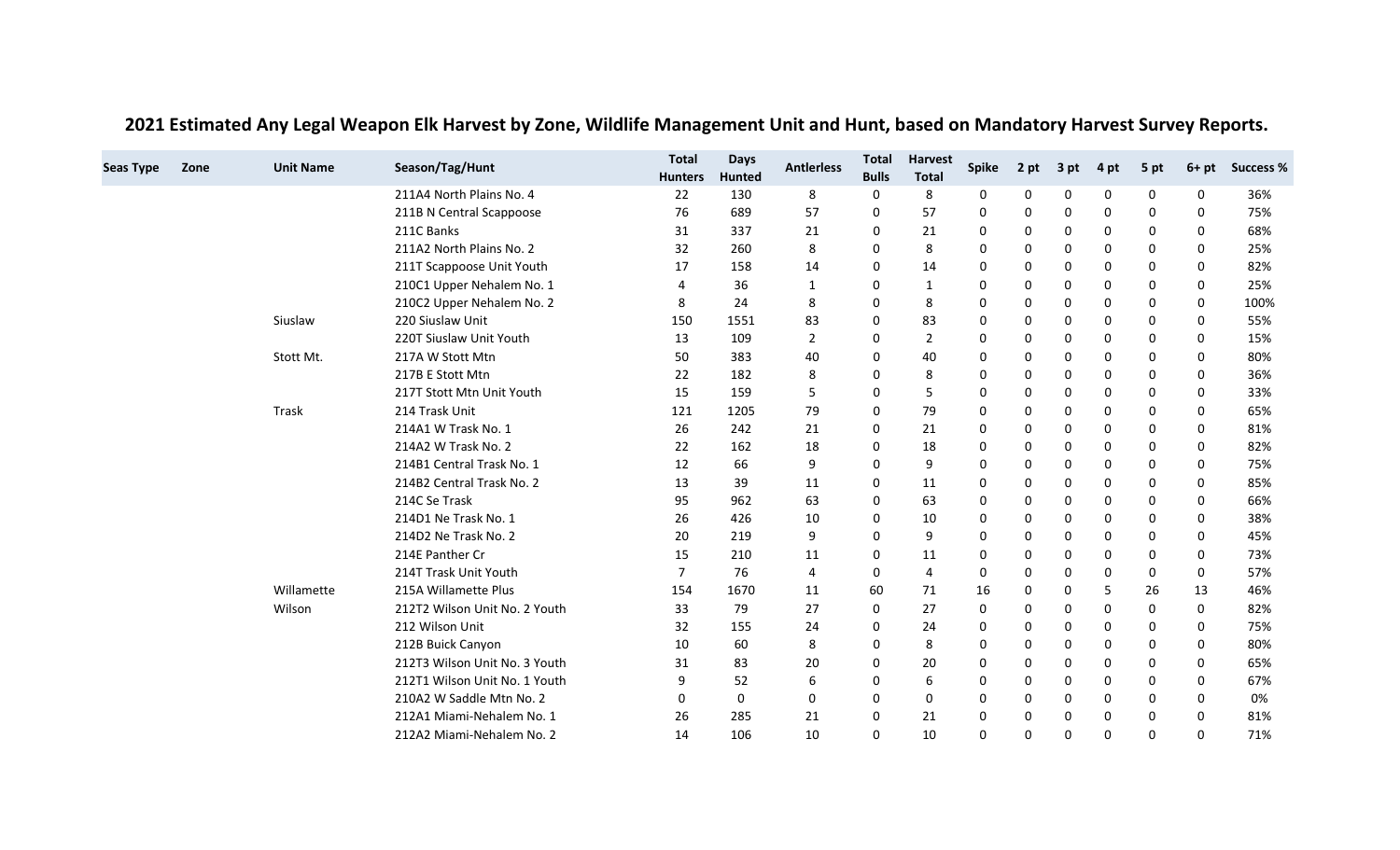| <b>Seas Type</b> | Zone      | <b>Unit Name</b>   | Season/Tag/Hunt               | <b>Total</b><br><b>Hunters</b> | <b>Days</b><br>Hunted | <b>Antierless</b> | <b>Total</b><br><b>Bulls</b> | <b>Harvest</b><br><b>Total</b> | <b>Spike</b> | 2 pt           | 3 pt        | 4 pt                  | 5 pt | $6+pt$       | <b>Success %</b> |
|------------------|-----------|--------------------|-------------------------------|--------------------------------|-----------------------|-------------------|------------------------------|--------------------------------|--------------|----------------|-------------|-----------------------|------|--------------|------------------|
|                  |           |                    | 210A1 W Saddle Mtn No. 1      | 0                              | 0                     | 0                 | 0                            | 0                              | 0            | 0              | $\mathbf 0$ | $\mathbf 0$           | 0    | 0            | 0%               |
|                  | Southwest |                    |                               | 2916                           | 17462                 | 371               | 487                          | 858                            | 77           | 13             | 24          | 127                   | 182  | 64           | 29%              |
|                  |           | Applegate          | 228A Applegate-Evans Cr       | 9                              | 196                   | 4                 | 0                            | 4                              | 0            | 0              | 0           | 0                     | 0    | 0            | 44%              |
|                  |           |                    | 228T Applegate-Evans Cr Youth | 2                              | 42                    | 0                 | 0                            | 0                              | 0            | 0              | 0           | 0                     | 0    | 0            | 0%               |
|                  |           | Chetco             | 227X Chetco Unit No. 1        | 69                             | 242                   | 0                 | 26                           | 26                             | 11           | 0              | 0           | 5                     | 4    | 6            | 38%              |
|                  |           |                    | 227Y Chetco Unit No. 2        | 62                             | 310                   | 1                 | 16                           | 17                             | 5            | 1              | 0           | $\mathbf{1}$          | 8    | $\mathbf{1}$ | 27%              |
|                  |           |                    | 227T Chetco Unit Youth        | 10                             | 50                    | 8                 | 0                            | 8                              | $\Omega$     | 0              | 0           | 0                     | 0    | $\Omega$     | 80%              |
|                  |           |                    | 225B Curry Private            | 23                             | 171                   | 13                | 0                            | 13                             | $\Omega$     | $\mathbf 0$    | 0           | $\Omega$              | 0    | $\Omega$     | 57%              |
|                  |           | Dixon              | 222A Dixon Unit Private       | 20                             | 335                   | $\overline{7}$    | 0                            | $\overline{7}$                 | $\Omega$     | $\mathbf 0$    | 0           | $\mathbf 0$           | 0    | $\Omega$     | 35%              |
|                  |           |                    | 222T Dixon Unit Youth         | 6                              | 70                    | $\mathbf{1}$      | 0                            | $\mathbf{1}$                   | 0            | $\mathbf 0$    | $\mathbf 0$ | $\mathbf 0$           | 0    | 0            | 17%              |
|                  |           |                    | 230A W Rogue                  | 6                              | 72                    | 6                 | 0                            | 6                              | 0            | 0              | 0           | 0                     | 0    | 0            | 100%             |
|                  |           |                    | 230T2 W Rogue Youth           | 2                              | 4                     | 0                 | 0                            | $\mathbf 0$                    | 0            | 0              | 0           | 0                     | 0    | 0            | 0%               |
|                  |           | <b>Evans Creek</b> | 228A Applegate-Evans Cr       | 17                             | 457                   | 3                 | 0                            | 3                              | $\Omega$     | 0              | 0           | 0                     | 0    | 0            | 18%              |
|                  |           |                    | 228T Applegate-Evans Cr Youth | 6                              | 38                    | 1                 | 0                            | 1                              | 0            | 0              | 0           | 0                     | 0    | 0            | 17%              |
|                  |           | Indigo             | 221A Nw Indigo                | 18                             | 76                    | 7                 | 0                            | $\overline{7}$                 | O            | $\mathbf 0$    | 0           | 0                     | 0    | $\Omega$     | 39%              |
|                  |           |                    | 221C Harness Mtn              | 15                             | 165                   | 0                 | 0                            | $\mathbf 0$                    | $\Omega$     | $\mathbf 0$    | 0           | 0                     | 0    | $\Omega$     | 0%               |
|                  |           |                    | 221D S Indigo Private Lands   | 14                             | 198                   | 5                 | $\Omega$                     | 5                              | 0            | $\mathbf 0$    | 0           | $\mathbf 0$           | 0    | 0            | 36%              |
|                  |           |                    | 221E Mosby                    | 14                             | 109                   | 7                 | 0                            | $\overline{7}$                 | 0            | 0              | 0           | 0                     | 0    | $\Omega$     | 50%              |
|                  |           |                    | 221T2 Sutherlin Youth         | 12                             | 39                    | 5                 | 0                            | 5                              | 0            | 0              | 0           | 0                     | 0    | 0            | 42%              |
|                  |           |                    | 221T1 Indigo Unit Youth       | 19                             | 186                   | 6                 | 0                            | 6                              | $\Omega$     | 0              | 0           | 0                     | 0    | 0            | 32%              |
|                  |           | Melrose            | 223A Melrose Unit             | 82                             | 707                   | 10                | 30                           | 40                             |              | 0              | 0           | 8                     | 10   | 10           | 49%              |
|                  |           |                    | 223T Melrose Unit Youth       | 0                              | 0                     | 0                 | 0                            | 0                              | O            | $\mathbf 0$    | 0           | 0                     | 0    | $\mathbf{0}$ | 0%               |
|                  |           | Powers             | 226X Powers Unit No. 1        | 217                            | 809                   | 0                 | 30                           | 30                             | 27           | 3              | 0           | 0                     | 0    | $\mathbf{0}$ | 14%              |
|                  |           |                    | 226Y Powers Unit No. 2        | 91                             | 476                   | 0                 | 27                           | 27                             | 9            | $\mathbf 0$    | 1           | $\overline{2}$        | 11   | 4            | 30%              |
|                  |           |                    | 226A Powers Unit Private      | 32                             | 243                   | 16                | 0                            | 16                             | 0            | 0              | 0           | 0                     | 0    | 0            | 50%              |
|                  |           |                    | 226T Powers Unit Youth        | 20                             | 126                   | 16                | 0                            | 16                             | $\Omega$     | $\mathbf 0$    | 0           | $\Omega$              | 0    | $\Omega$     | 80%              |
|                  |           | Rogue              | 230T1 Rogue Unit Youth        | 19                             | 230                   | 6                 | 0                            | 6                              | $\Omega$     | $\Omega$       | 0           | $\Omega$              | 0    | $\Omega$     | 32%              |
|                  |           |                    | 230A W Rogue                  | 28                             | 181                   | 19                | 0                            | 19                             | 0            | 0              | 0           | 0                     | 0    | 0            | 68%              |
|                  |           |                    | 230T2 W Rogue Youth           | 20                             | 113                   | 7                 | 0                            | $\overline{7}$                 | 0            | 0              | 0           | 0                     | 0    | $\mathbf{0}$ | 35%              |
|                  |           | <b>Sixes</b>       | 225X Sixes Unit No. 1         | 118                            | 422                   | 0                 | 47                           | 47                             | 11           | $\overline{4}$ | 1           | $\boldsymbol{\Delta}$ | 19   | 8            | 40%              |
|                  |           |                    | 225Y Sixes Unit No. 2         | 117                            | 460                   | 0                 | 55                           | 55                             | 12           | 5              | 1           | $\overline{7}$        | 18   | 12           | 47%              |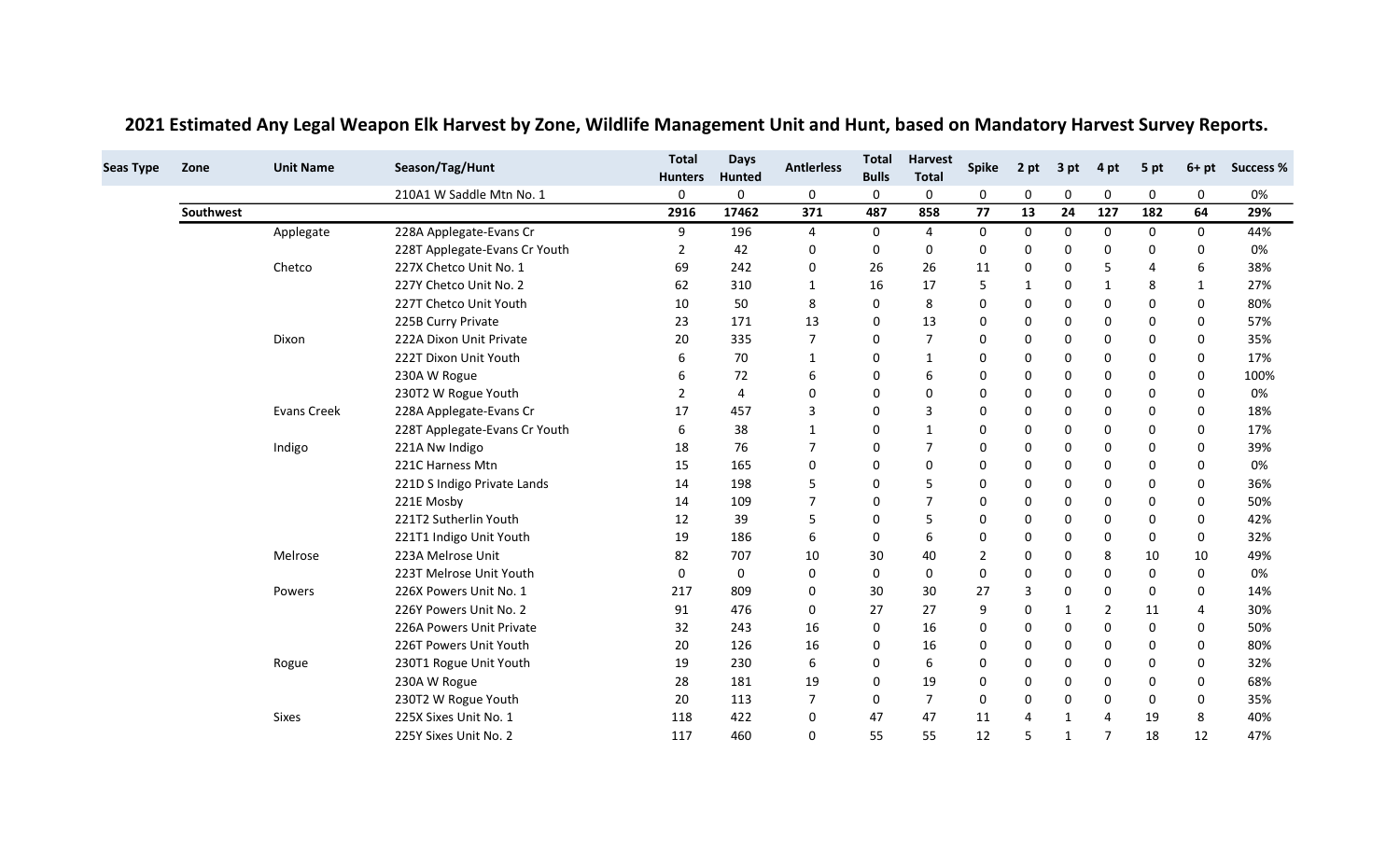| <b>Seas Type</b> | Zone                 | <b>Unit Name</b> | Season/Tag/Hunt                  | <b>Total</b><br><b>Hunters</b> | <b>Days</b><br><b>Hunted</b> | <b>Antierless</b> | <b>Total</b><br><b>Bulls</b> | <b>Harvest</b><br><b>Total</b> | <b>Spike</b>   | 2 pt           | 3 pt           | 4 pt          | 5 pt           | $6+pt$       | <b>Success %</b> |
|------------------|----------------------|------------------|----------------------------------|--------------------------------|------------------------------|-------------------|------------------------------|--------------------------------|----------------|----------------|----------------|---------------|----------------|--------------|------------------|
|                  |                      |                  | 225A N Sixes                     | 173                            | 2084                         | 73                | 0                            | 73                             | 0              | 0              | 0              | 0             | 0              | 0            | 42%              |
|                  |                      |                  | 225T Sixes Unit Youth            | 60                             | 440                          | 38                | 0                            | 38                             | 0              | $\Omega$       | $\Omega$       | $\Omega$      | $\Omega$       | $\Omega$     | 63%              |
|                  |                      |                  | 225B Curry Private               | 20                             | 224                          | $\overline{7}$    | 0                            | $\overline{7}$                 | 0              | $\mathbf 0$    | 0              | 0             | $\mathbf 0$    | 0            | 35%              |
|                  |                      | Tioga            | 224X Tioga Unit No. 1            | 709                            | 2767                         | $\mathbf{1}$      | 139                          | 140                            | 0              | $\mathbf 0$    | 9              | 49            | 69             | 12           | 20%              |
|                  |                      |                  | 224Y Tioga Unit No. 2            | 745                            | 4402                         | 1                 | 117                          | 118                            | 0              | $\Omega$       | 12             | 51            | 43             | 11           | 16%              |
|                  |                      |                  | 224T Tioga Unit Youth            | 26                             | 159                          | 18                | $\mathbf 0$                  | 18                             | 0              | $\Omega$       | $\Omega$       | $\Omega$      | 0              | $\mathbf{0}$ | 69%              |
|                  |                      |                  | 224C Tiago Unit Private          | 115                            | 859                          | 85                | 0                            | 85                             | 0              | 0              | 0              | 0             | 0              | 0            | 74%              |
|                  | <b>South Central</b> |                  |                                  | 1688                           | 8609                         | 41                | 89                           | 130                            | 35             | $\overline{2}$ | $\mathbf 0$    | 17            | 25             | 10           | 8%               |
|                  |                      | Fort Rock        | 234X E Central Cascades          | 100                            | 442                          | 0                 | $\mathbf{1}$                 | $\mathbf{1}$                   | $\mathbf{1}$   | $\Omega$       | $\Omega$       | $\Omega$      | $\mathbf{0}$   | $\mathbf{0}$ | 1%               |
|                  |                      |                  | 235X Paulina - E Fort Rock No. 1 | 178                            | 695                          | 0                 | 26                           | 26                             | 9              | 1              | 0              | 8             | $\overline{7}$ | 1            | 15%              |
|                  |                      |                  | 235Y Paulina - E Fort Rock No. 2 | 140                            | 809                          | 11                | $\overline{7}$               | 18                             | 5              | $\mathbf 0$    | 0              | 0             | 1              | 1            | 13%              |
|                  |                      |                  | 277A North Lake                  | 59                             | 849                          | 13                | 0                            | 13                             | 0              | $\Omega$       | $\Omega$       | 0             | 0              | $\Omega$     | 22%              |
|                  |                      |                  | 234T E Cascade Youth             | 3                              | 75                           | 3                 | $\mathbf 0$                  | $\overline{3}$                 | O              | $\Omega$       | $\Omega$       | $\Omega$      | 0              | 0            | 100%             |
|                  |                      |                  | 235T Paulina - E Fort Rock Youth | 22                             | 161                          | 4                 | 0                            |                                | 0              | 0              | 0              | $\Omega$      | $\mathbf 0$    | 0            | 18%              |
|                  |                      | Interstate       | 275X Interstate Unit No. 1       | 99                             | 395                          | 0                 | 4                            | 4                              | $\mathfrak{p}$ | $\Omega$       | $\Omega$       | $\mathcal{P}$ | $\Omega$       | 0            | 4%               |
|                  |                      |                  | 275Y Interstate Unit No. 2       | 71                             | 328                          | 0                 | 6                            | 6                              | $\mathfrak{p}$ | $\mathbf 1$    | 0              | $\mathbf{1}$  | $\mathbf{1}$   | 1            | 8%               |
|                  |                      | Keno             | 231X Se Cascades                 | 470                            | 1884                         | 0                 | 17                           | 17                             | 3              | $\Omega$       | $\Omega$       | $\mathbf 1$   | 9              | 4            | 4%               |
|                  |                      |                  | 231T Keno Unit Youth             | 17                             | 339                          | 7                 | 0                            | $\overline{7}$                 | 0              | $\mathbf 0$    | 0              | $\Omega$      | $\mathbf 0$    | 0            | 41%              |
|                  |                      | Klamath Falls    | 232X Klamath Falls Unit No. 1    | 25                             | 80                           | 0                 | 0                            | $\mathbf 0$                    | 0              | $\Omega$       | $\Omega$       | $\Omega$      | $\mathbf 0$    | $\Omega$     | 0%               |
|                  |                      |                  | 232Y Klamath Falls Unit No. 2    | 27                             | 90                           | 0                 | 2                            | 2                              | 0              | 0              | 0              | 0             | $\mathbf 0$    | 2            | 7%               |
|                  |                      | Silver Lake      | 276X Silver Lake Unit No. 1      | 107                            | 443                          | 0                 | 11                           | 11                             | 4              | $\mathbf 0$    | $\Omega$       | 3             | 3              | $\mathbf{1}$ | 10%              |
|                  |                      |                  | 276Y Silver Lake Unit No. 2      | 116                            | 744                          | 0                 | $\overline{2}$               | $\overline{2}$                 | $\mathbf{1}$   | $\Omega$       | $\Omega$       | $\Omega$      | 1              | 0            | 2%               |
|                  |                      |                  | 276T Silver Lake Unit Youth      | 9                              | 30                           | 0                 | 0                            | $\mathbf 0$                    | 0              | 0              | $\Omega$       | $\Omega$      | 0              | 0            | 0%               |
|                  |                      |                  | 277A North Lake                  | 29                             | 238                          | 2                 | 0                            | $\overline{2}$                 | $\Omega$       | $\Omega$       | $\Omega$       | $\Omega$      | $\Omega$       | 0            | 7%               |
|                  |                      | Sprague          | 231X Se Cascades                 | 32                             | 131                          | 0                 | $\overline{4}$               |                                | $\overline{2}$ | $\Omega$       | 0              | $\Omega$      | $\overline{2}$ | 0            | 13%              |
|                  |                      |                  | 233X Sprague No. 1               | 105                            | 427                          | 0                 | 3                            | $\overline{3}$                 | $\overline{2}$ | $\Omega$       | $\Omega$       | $\mathbf 1$   | 0              | 0            | 3%               |
|                  |                      |                  | 233Y Sprague No. 2               | 72                             | 431                          | 0                 | 6                            | 6                              | Δ              | $\mathbf 0$    | 0              | 1             | 1              | 0            | 8%               |
|                  |                      |                  | 233T Sprague Unit Youth          | $\overline{7}$                 | 18                           | $\mathbf{1}$      | 0                            | $\mathbf{1}$                   | 0              | 0              | $\mathbf 0$    | $\Omega$      | $\mathbf{0}$   | $\Omega$     | 14%              |
|                  | Central              |                  |                                  | 3088                           | 18334                        | 238               | 326                          | 564                            | 60             | 8              | 19             | 37            | 116            | 86           | 18%              |
|                  |                      | Grizzly          | 238X Grizzly Unit No. 1          | 64                             | 244                          | 0                 | 8                            | 8                              | 1              | 0              | 0              | 0             | 3              | 4            | 13%              |
|                  |                      |                  | 238Y Grizzly Unit No. 2          | 78                             | 438                          | $\mathbf{1}$      | 20                           | 21                             | $\overline{2}$ | 0              | $\overline{4}$ | $\mathbf{1}$  | 5              | 8            | 27%              |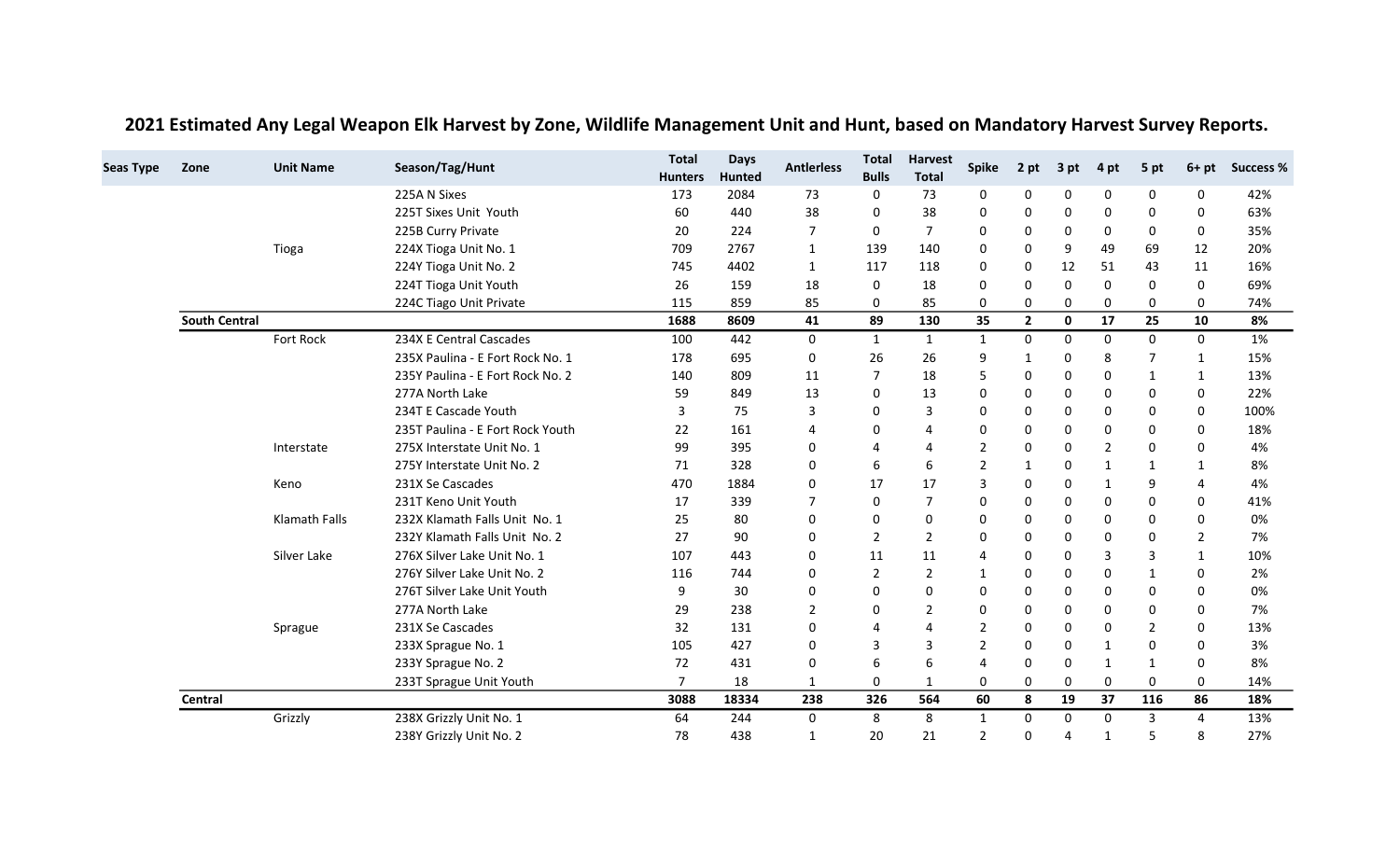| <b>Seas Type</b> | Zone     | <b>Unit Name</b>       | Season/Tag/Hunt                  | <b>Total</b>   | <b>Days</b>   | <b>Antlerless</b> | <b>Total</b> | <b>Harvest</b> | <b>Spike</b>   | 2 pt           | 3 pt         | 4 pt         | 5 pt           | $6+pt$ | <b>Success %</b> |
|------------------|----------|------------------------|----------------------------------|----------------|---------------|-------------------|--------------|----------------|----------------|----------------|--------------|--------------|----------------|--------|------------------|
|                  |          |                        |                                  | <b>Hunters</b> | <b>Hunted</b> |                   | <b>Bulls</b> | <b>Total</b>   |                |                |              |              |                |        |                  |
|                  |          |                        | 238B1 Grizzly Private No. 1      | 84             | 306           | -5                | 17           | 22             | 2              | 0              | 0            | 4            | $\overline{2}$ | 9      | 26%              |
|                  |          |                        | 238B2 Grizzly Private No. 2      | 140            | 586           | 8                 | 46           | 54             |                | 3              | $\mathbf{1}$ | 1            | 21             | 15     | 39%              |
|                  |          |                        | 238A Grizzly Grassland           | 359            | 4202          | 57                | 0            | 57             |                | 0              | 0            | 0            | 0              | 0      | 16%              |
|                  |          |                        | 238T Grizzly Unit Youth          | 6              | 86            | $\Omega$          | $\Omega$     | 0              | <sup>0</sup>   | 0              | 0            | $\Omega$     | 0              | 0      | 0%               |
|                  |          | Maury                  | 236X Maury Unit No. 1            | 15             | 67            | 0                 | 0            | 0              | $\Omega$       | 0              | 0            | 0            | 0              | 0      | 0%               |
|                  |          |                        | 236Y Maury Unit No. 2            | 29             | 146           | 0                 | 1            | 1              | 0              | 0              | 0            | 1            | 0              | 0      | 3%               |
|                  |          |                        | 236A Maury - Hampton Butte       | 13             | 177           | 2                 | 0            | $\overline{2}$ | <sup>0</sup>   | 0              | 0            | 0            | 0              | 0      | 15%              |
|                  |          |                        | 236T Maury Unit Youth            | 8              | 70            | 0                 | 0            | 0              | <sup>0</sup>   | 0              | 0            | 0            | 0              | 0      | 0%               |
|                  |          | Metolius               | 234X E Central Cascades          | 230            | 860           | 0                 | 16           | 16             | 6              | 1              | 0            | 1            | 7              | 1      | 7%               |
|                  |          |                        | 234B Tumalo                      | 12             | 52            | 3                 | 0            | 3              | $\Omega$       | 0              | 0            | 0            | 0              | 0      | 25%              |
|                  |          |                        | 234T E Cascade Youth             | 13             | 104           | 8                 | 0            | 8              | 0              | 0              | 0            | 0            | 0              | 0      | 62%              |
|                  |          | Ochoco                 | 237X Ochoco Unit No. 1           | 214            | 875           | 0                 | 49           | 49             | $\Omega$       | 0              | 2            | 6            | 24             | 17     | 23%              |
|                  |          |                        | 237Y Ochoco Unit No. 2           | 230            | 1327          | 1                 | 77           | 78             | 10             | $\overline{2}$ | 6            | 3            | 30             | 26     | 34%              |
|                  |          |                        | 237T2 Ochoco Unit No. 2 Youth    | 101            | 436           | 22                | 0            | 22             | 0              | 0              | 0            | 0            | 0              | 0      | 22%              |
|                  |          |                        | 246T2 Flat Cr Youth              | 0              | 0             | 0                 | 0            | 0              | $\Omega$       | 0              | 0            | 0            | 0              | 0      | 0%               |
|                  |          |                        | 237A Ochoco Unit Private         | 195            | 1514          | 64                | 0            | 64             | 0              | 0              | 0            | $\mathbf{0}$ | 0              | 0      | 33%              |
|                  |          |                        | 237T1 Ochoco Unit No. 1 Youth    | 8              | 50            | $\overline{2}$    | 0            | $\overline{2}$ | $\Omega$       | 0              | 0            | 0            | 0              | 0      | 25%              |
|                  |          | Paulina                | 235A Badlands                    | 36             | 453           | $\overline{7}$    | 0            | $\overline{7}$ | 0              | 0              | 0            | 0            | 0              | 0      | 19%              |
|                  |          |                        | 235X Paulina - E Fort Rock No. 1 | 203            | 867           | 3                 | 14           | 17             |                | 0              | 0            | 5            | 4              | 1      | 8%               |
|                  |          |                        | 235Y Paulina - E Fort Rock No. 2 | 152            | 864           | 7                 | 18           | 25             | 8              | 0              | 1            | 5            | 4              | 0      | 16%              |
|                  |          |                        | 277A North Lake                  | 33             | 404           | 20                | 0            | 20             | 0              | 0              | 0            | 0            | 0              | 0      | 61%              |
|                  |          |                        | 235T Paulina - E Fort Rock Youth | 19             | 189           | 7                 | 0            | 7              | 0              | 0              | 0            | 0            | 0              | 0      | 37%              |
|                  |          | <b>Upper Deschutes</b> | 234X E Central Cascades          | 779            | 3293          | 0                 | 60           | 60             | 22             | 2              | 5            | 10           | 16             | 5      | 8%               |
|                  |          |                        | 234B Tumalo                      | 40             | 437           | 6                 | 0            | 6              | 0              | 0              | 0            | 0            | 0              | 0      | 15%              |
|                  |          |                        | 234T E Cascade Youth             | 27             | 287           | 15                | 0            | 15             | 0              | 0              | 0            | 0            | 0              | 0      | 56%              |
|                  | Columbia |                        |                                  | 1779           | 10995         | 133               | 152          | 285            | 37             | 16             | 1            | 11           | 46             | 41     | 16%              |
|                  |          | <b>Biggs</b>           | 244 Columbia Plateau             | 164            | 1218          | 13                | 49           | 62             | $\overline{2}$ | $\overline{2}$ | 0            | 5            | 20             | 20     | 38%              |
|                  |          | Hood                   | 241B White Rvr - Hood            | 2              | 8             | 0                 | $\mathbf 0$  | 0              | $\Omega$       | 0              | 0            | 0            | 0              | 0      | 0%               |
|                  |          |                        | 241X White Rvr - Hood No. 1      | 48             | 176           | 0                 | 1            | 1              | 1              | 0              | 0            | 0            | 0              | 0      | 2%               |
|                  |          |                        | 241Y White Rvr - Hood No. 2      | 74             | 365           | 1                 | 1            | 2              | $\Omega$       | 0              | 0            | 0            | 0              | 1      | 3%               |
|                  |          |                        | 242 Hood Unit Private            | 51             | 495           | 22                | 0            | 22             | $\Omega$       | 0              | 0            | $\Omega$     | $\Omega$       | 0      | 43%              |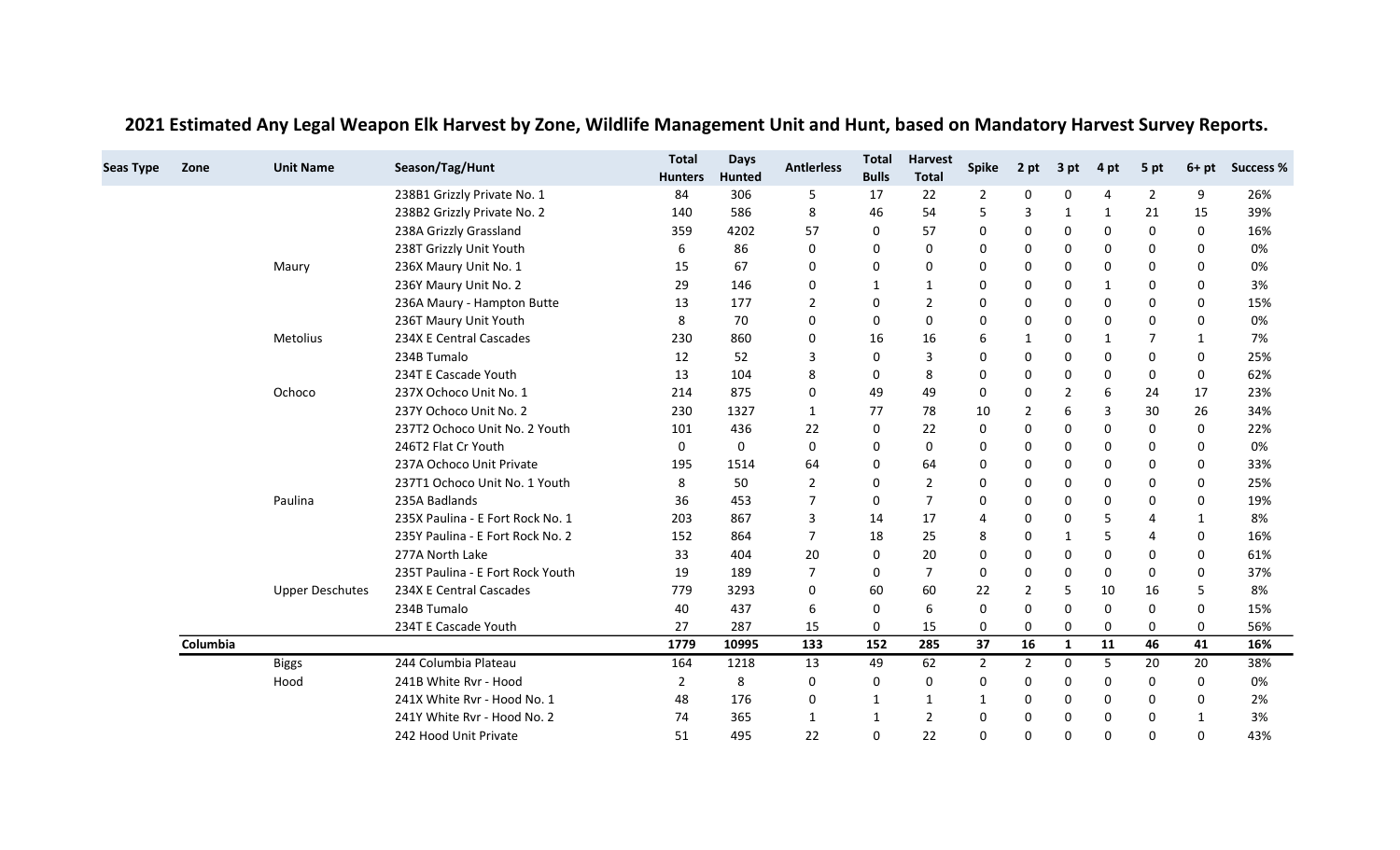| <b>Seas Type</b> | Zone             | <b>Unit Name</b>       | Season/Tag/Hunt                      | <b>Total</b><br><b>Hunters</b> | <b>Days</b><br><b>Hunted</b> | <b>Antierless</b> | <b>Total</b><br><b>Bulls</b> | <b>Harvest</b><br><b>Total</b> | <b>Spike</b> | 2 pt           | 3 pt         | 4 pt         | 5 pt           | $6+pt$        | <b>Success %</b> |
|------------------|------------------|------------------------|--------------------------------------|--------------------------------|------------------------------|-------------------|------------------------------|--------------------------------|--------------|----------------|--------------|--------------|----------------|---------------|------------------|
|                  |                  |                        | 241T White Ryr - Hood Youth          | 3                              | 17                           | 0                 | 0                            | 0                              | 0            | 0              | 0            | 0            | 0              | 0             | 0%               |
|                  |                  | Maupin                 | 244 Columbia Plateau                 | 157                            | 1274                         | 28                | 25                           | 53                             | 3            | 0              | 0            | 2            | $\overline{7}$ | 13            | 34%              |
|                  |                  | White River            | 241A The Dalles Watershed            | 26                             | 99                           | 0                 | 3                            | 3                              | 1            | 0              | 0            | 0            | 1              | 1             | 12%              |
|                  |                  |                        | 241B White Ryr - Hood                | 46                             | 213                          | 2                 | 0                            | $\overline{2}$                 | 0            | $\Omega$       | $\Omega$     | $\Omega$     | 0              | 0             | 4%               |
|                  |                  |                        | 241X White Rvr - Hood No. 1          | 304                            | 1176                         | 1                 | 34                           | 35                             | 8            | 8              | 0            | 3            | 13             | $\mathcal{P}$ | 12%              |
|                  |                  |                        | 241Y White Ryr - Hood No. 2          | 748                            | 3987                         | 8                 | 39                           | 47                             | 22           | 6              | $\mathbf{1}$ | 1            | 5              | 4             | 6%               |
|                  |                  |                        | 241C White Rvr Unit Private          | 153                            | 1927                         | 56                | 0                            | 56                             | 0            | 0              | 0            | 0            | 0              | 0             | 37%              |
|                  |                  |                        | 241T White Rvr - Hood Youth          | 3                              | 40                           | 2                 | 0                            | $\overline{2}$                 | 0            | 0              | 0            | 0            | 0              | 0             | 67%              |
|                  | <b>Northeast</b> |                        |                                      | 18352                          | 90775                        | 1703              | 2692                         | 4395                           | 710          | 93             | 54           | 244          | 751            | 840           | 24%              |
|                  |                  | Beulah                 | 246C Murderers Cr Private Lands Plus | $\mathbf{1}$                   | $\overline{2}$               | $\mathbf 0$       | 0                            | 0                              | $\mathbf 0$  | $\mathbf 0$    | 0            | 0            | $\mathbf 0$    | 0             | 0%               |
|                  |                  |                        | 265A1 W Beulah No. 1                 | 300                            | 1311                         | 1                 | 30                           | 31                             | 5            | 0              | 0            | 3            | 13             | 9             | 10%              |
|                  |                  |                        | 265A2 W Beulah No. 2                 | 208                            | 1252                         | 35                | 19                           | 54                             | 6            | 1              | -1           | 1            | 8              | 2             | 26%              |
|                  |                  |                        | 265A3 W Beulah No. 3                 | 85                             | 437                          | 9                 | 0                            | 9                              | 0            | 0              | 0            | 0            | 0              | 0             | 11%              |
|                  |                  |                        | 265B1 E Beulah No. 1                 | 296                            | 1076                         | 17                | 43                           | 60                             |              | 1              | -1           | 5            | 15             | 17            | 20%              |
|                  |                  |                        | 265B2 E Beulah No. 2                 | 295                            | 1373                         | 13                | 42                           | 55                             | 6            | $\mathbf 0$    | 0            | 5            | 16             | 15            | 19%              |
|                  |                  |                        | 266A1 Drewsey Valley No. 1           | 5                              | 29                           | 4                 | 0                            | 4                              | <sup>0</sup> | $\Omega$       | 0            | $\Omega$     | 0              | 0             | 80%              |
|                  |                  |                        | 266A2 Drewsey Valley No. 2           | 4                              | 41                           | 0                 | $\Omega$                     | $\mathbf 0$                    | 0            | $\mathbf 0$    | 0            | $\mathbf 0$  | 0              | 0             | 0%               |
|                  |                  |                        | 265C Bully Cr                        | 108                            | 1187                         | 35                | 0                            | 35                             | 0            | 0              | 0            | 0            | 0              | 0             | 32%              |
|                  |                  |                        | 265B3 E Beulah No. 3                 | 275                            | 1461                         | 56                | 1                            | 57                             | 1            | 0              | 0            | 0            | 0              | 0             | 21%              |
|                  |                  |                        | 265T Beulah Unit Youth               | 6                              | 43                           | 0                 | 0                            | 0                              | 0            | $\Omega$       | 0            | $\Omega$     | 0              | 0             | 0%               |
|                  |                  | <b>Catherine Creek</b> | 253A S Catherine Cr                  | 24                             | 138                          | 3                 | 0                            | 3                              | 0            | 0              | 0            | 0            | 0              | 0             | 13%              |
|                  |                  |                        | 253X Catherine Cr Unit               | 265                            | 962                          | 4                 | 97                           | 101                            | 13           | $\overline{4}$ | $\mathbf{1}$ | 4            | 29             | 46            | 38%              |
|                  |                  |                        | 253B Mt Harris                       | 70                             | 333                          | 42                | 0                            | 42                             | 0            | $\mathbf 0$    | 0            | 0            | 0              | 0             | 60%              |
|                  |                  |                        | 253T Catherine Cr Unit Youth         | 14                             | 99                           | 9                 | 0                            | 9                              | 0            | $\mathbf 0$    | 0            | 0            | 0              | 0             | 64%              |
|                  |                  | Chesnimnus             | 258Y Chesnimnus Unit No. 2           | 340                            | 1990                         | 1                 | 80                           | 81                             | 16           | $\overline{2}$ | 2            | 13           | 19             | 28            | 24%              |
|                  |                  |                        | 258X Chesnimnus Unit No. 1           | 332                            | 1283                         | 1                 | 74                           | 75                             | 10           | $\mathbf{1}$   | -1           | 10           | 24             | 28            | 23%              |
|                  |                  |                        | 258A1 Zumwalt No. 1                  | 27                             | 96                           | 16                | 0                            | 16                             | $\mathbf{0}$ | $\mathbf 0$    | 0            | $\mathbf{0}$ | 0              | 0             | 59%              |
|                  |                  |                        | 258A2 Zumwalt No. 2                  | 31                             | 110                          | 20                | 0                            | 20                             | 0            | 0              | 0            | 0            | 0              | 0             | 65%              |
|                  |                  |                        | 258A3 Zumwalt No. 3                  | 38                             | 165                          | 15                | 0                            | 15                             | 0            | 0              | 0            | 0            | 0              | 0             | 39%              |
|                  |                  |                        | 258T Chesnimnus Unit Youth           | 8                              | 20                           | 6                 | 0                            | 6                              | 0            | 0              | 0            | 0            | 0              | 0             | 75%              |
|                  |                  |                        | 258A4 Zumwalt No. 4                  | 20                             | 71                           | 15                | $\Omega$                     | 15                             | $\Omega$     | $\Omega$       | $\Omega$     | $\Omega$     | 0              | 0             | 75%              |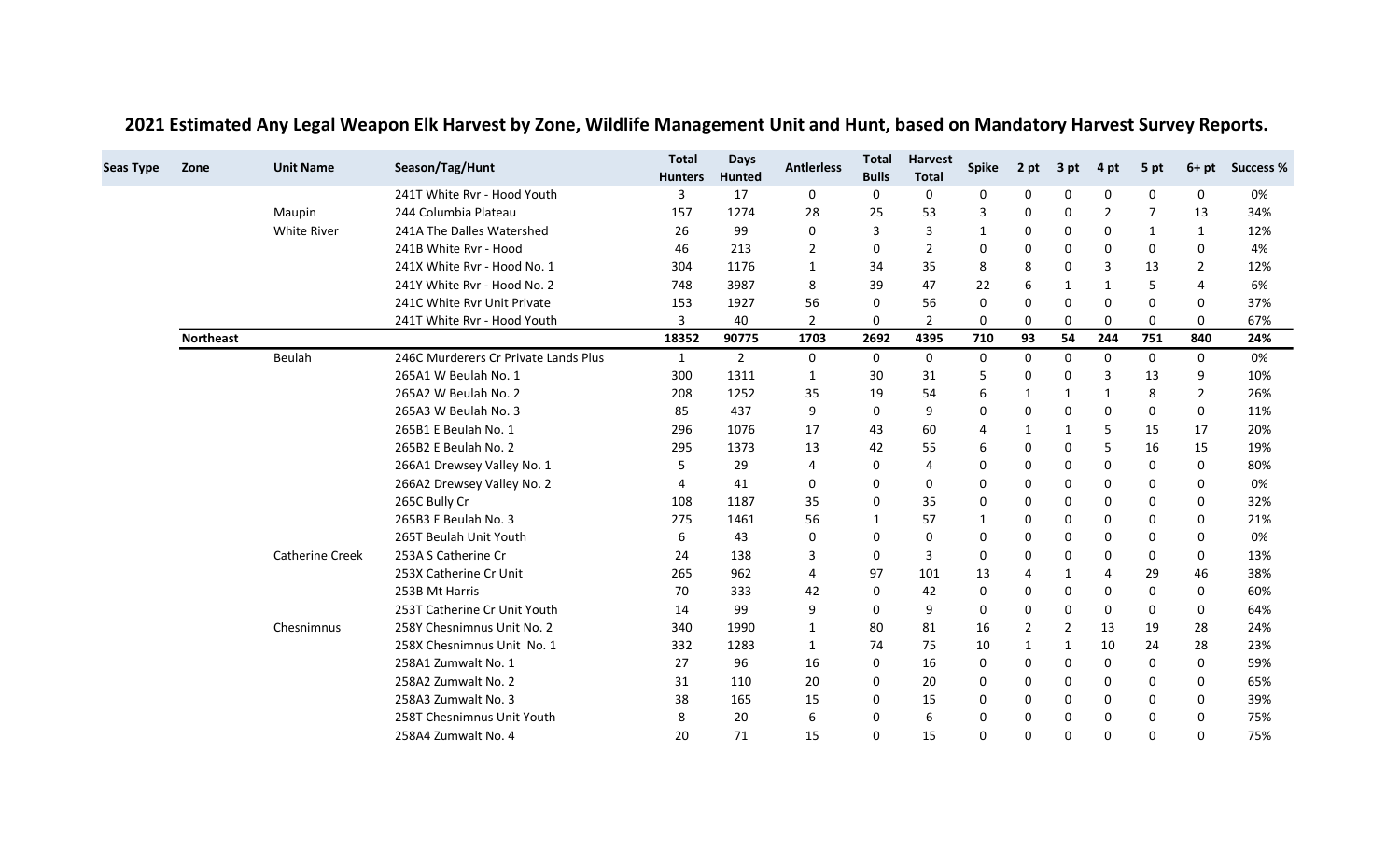| <b>Seas Type</b> | Zone | <b>Unit Name</b> | Season/Tag/Hunt                       | <b>Total</b>   | <b>Days</b>   | <b>Antierless</b> | <b>Total</b> | <b>Harvest</b> |              |                |                |                |      |                | <b>Success %</b> |
|------------------|------|------------------|---------------------------------------|----------------|---------------|-------------------|--------------|----------------|--------------|----------------|----------------|----------------|------|----------------|------------------|
|                  |      |                  |                                       | <b>Hunters</b> | <b>Hunted</b> |                   | <b>Bulls</b> | <b>Total</b>   | <b>Spike</b> | 2 pt           | 3 pt           | 4 pt           | 5 pt | $6+pt$         |                  |
|                  |      | Columbia Basin   | 244 Columbia Plateau                  | 316            | 2187          | 22                | 98           | 120            | 8            | $\overline{2}$ | 2              | 5              | 32   | 49             | 38%              |
|                  |      |                  | 244T Umatilla Youth                   | 3              | 6             | 3                 | $\mathbf 0$  | 3              | $\Omega$     | $\mathbf 0$    | $\Omega$       | $\Omega$       | 0    | $\Omega$       | 100%             |
|                  |      | Desolation       | 250X Desolation Unit                  | 888            | 3735          | 2                 | 101          | 103            | 18           | 3              | 8              | 18             | 31   | 23             | 12%              |
|                  |      |                  | 250T Desolation Unit Youth            | 19             | 92            | 10                | 0            | 10             | 0            | 0              | 0              | 0              | 0    | 0              | 53%              |
|                  |      | Fossil           | 245C Fossil Unit                      | 39             | 204           | 1                 | 0            | 1              | 0            | 0              | 0              | 0              | 0    | 0              | 3%               |
|                  |      |                  | 245A1 N Fossil Private No. 1          | 52             | 215           | 0                 | 16           | 16             | 6            | 0              | 0              | 2              | 2    | 6              | 31%              |
|                  |      |                  | 245A2 N Fossil Private No. 2          | 112            | 520           | 16                | 22           | 38             | 13           | -1             | 0              | -1             | 4    | 3              | 34%              |
|                  |      |                  | 245B1 S Fossil Private No. 1          | 46             | 177           | 0                 | 15           | 15             |              | 0              | 0              | -1             | 3    | 10             | 33%              |
|                  |      |                  | 245B2 S Fossil Private No. 2          | 116            | 434           | 18                | 28           | 46             | 3            | $\Omega$       | 0              | $\overline{2}$ | 10   | 13             | 40%              |
|                  |      |                  | 245X Fossil Unit No. 1                | 215            | 911           | 1                 | 34           | 35             | 2            | $\overline{2}$ | 0              | $\overline{2}$ | 12   | 16             | 16%              |
|                  |      |                  | 245Y Fossil Unit No. 2                | 227            | 1233          | 1                 | 29           | 30             | 4            | 1              | 0              | 1              | 6    | 17             | 13%              |
|                  |      |                  | 245D Fossil Unit Private              | 359            | 2979          | 151               | 2            | 153            | 2            | 0              | 0              | 0              | 0    | 0              | 43%              |
|                  |      |                  | 245T Fossil Unit Youth                | 80             | 522           | 22                | $\mathbf 0$  | 22             | $\Omega$     | 0              | 0              | $\Omega$       | 0    | 0              | 28%              |
|                  |      | Heppner          | 248A1 Heppner Unit No. 1              | 608            | 2523          | 0                 | 139          | 139            | 19           | 3              | 6              | 19             | 63   | 29             | 23%              |
|                  |      |                  | 248A2 Heppner Unit No. 2              | 440            | 1829          | 0                 | 45           | 45             | 42           | 3              | 0              | 0              | 0    | 0              | 10%              |
|                  |      |                  | 248B1 Ritter No. 1                    | 100            | 394           | 7                 | 21           | 28             |              | 0              | 0              | -1             | 9    | $\overline{7}$ | 28%              |
|                  |      |                  | 248B2 Ritter No. 2                    | 153            | 853           | 11                | 18           | 29             | 2            | 0              | $\overline{2}$ | 5              | 1    | 8              | 19%              |
|                  |      |                  | 248D Heppner Unit                     | 33             | 136           | 8                 | 0            | 8              | 0            | 0              | 0              | 0              | 0    | 0              | 24%              |
|                  |      |                  | 248C Monument                         | 100            | 1338          | 40                | 0            | 40             | 0            | 0              | 0              | 0              | 0    | 0              | 40%              |
|                  |      |                  | 248E Willow Creek                     | 24             | 96            | 8                 | 0            | 8              | $\Omega$     | 0              | 0              | $\Omega$       | 0    | 0              | 33%              |
|                  |      |                  | 248T Heppner Unit Youth               | 78             | 554           | 48                | 0            | 48             | 0            | 0              | 0              | 0              | 0    | 0              | 62%              |
|                  |      |                  | 247D2 Northside - Ritter Private No.2 | 9              | 43            | 0                 | 0            | 0              | O            | 0              | 0              | 0              | 0    | 0              | 0%               |
|                  |      |                  | 247D1 Northside - Ritter Private No.1 | 27             | 296           | 5                 | 0            | 5              | O            | 0              | 0              | 0              | 0    | 0              | 19%              |
|                  |      | Imnaha           | 261 Imnaha Unit                       | 42             | 199           | 14                | 0            | 14             | 0            | $\mathbf 0$    | 0              | 0              | 0    | 0              | 33%              |
|                  |      |                  | 261X Imnaha Unit                      | 295            | 1160          | 3                 | 71           | 74             | 12           | $\overline{2}$ | -1             | 6              | 24   | 26             | 25%              |
|                  |      |                  | 261A Clear Lake - Deadhorse           | 19             | 55            | 6                 | 0            | 6              | 0            | 0              | 0              | 0              | 0    | $\Omega$       | 32%              |
|                  |      |                  | 261T Imnaha Unit Youth                | 20             | 103           | 11                | 0            | 11             | 0            | 0              | 0              | 0              | 0    | 0              | 55%              |
|                  |      | Keating          | 263 Keating Unit                      | 91             | 400           | 46                | 0            | 46             | 0            | 0              | 0              | 0              | 0    | 0              | 51%              |
|                  |      |                  | 263X Keating Unit                     | 211            | 867           | 1                 | 40           | 41             |              | 7              | 0              | 6              | 13   | 7              | 19%              |
|                  |      | Lookout Mountain | 264A1 Lookout Mtn Unit No. 1          | 116            | 769           | 29                | 0            | 29             | O            | 0              | 0              | 0              | 0    | 0              | 25%              |
|                  |      |                  | 264X Lookout Mtn Unit No. 1           | 128            | 442           | 17                | 37           | 54             | 3            | 0              | 0              | 5              | 14   | 15             | 42%              |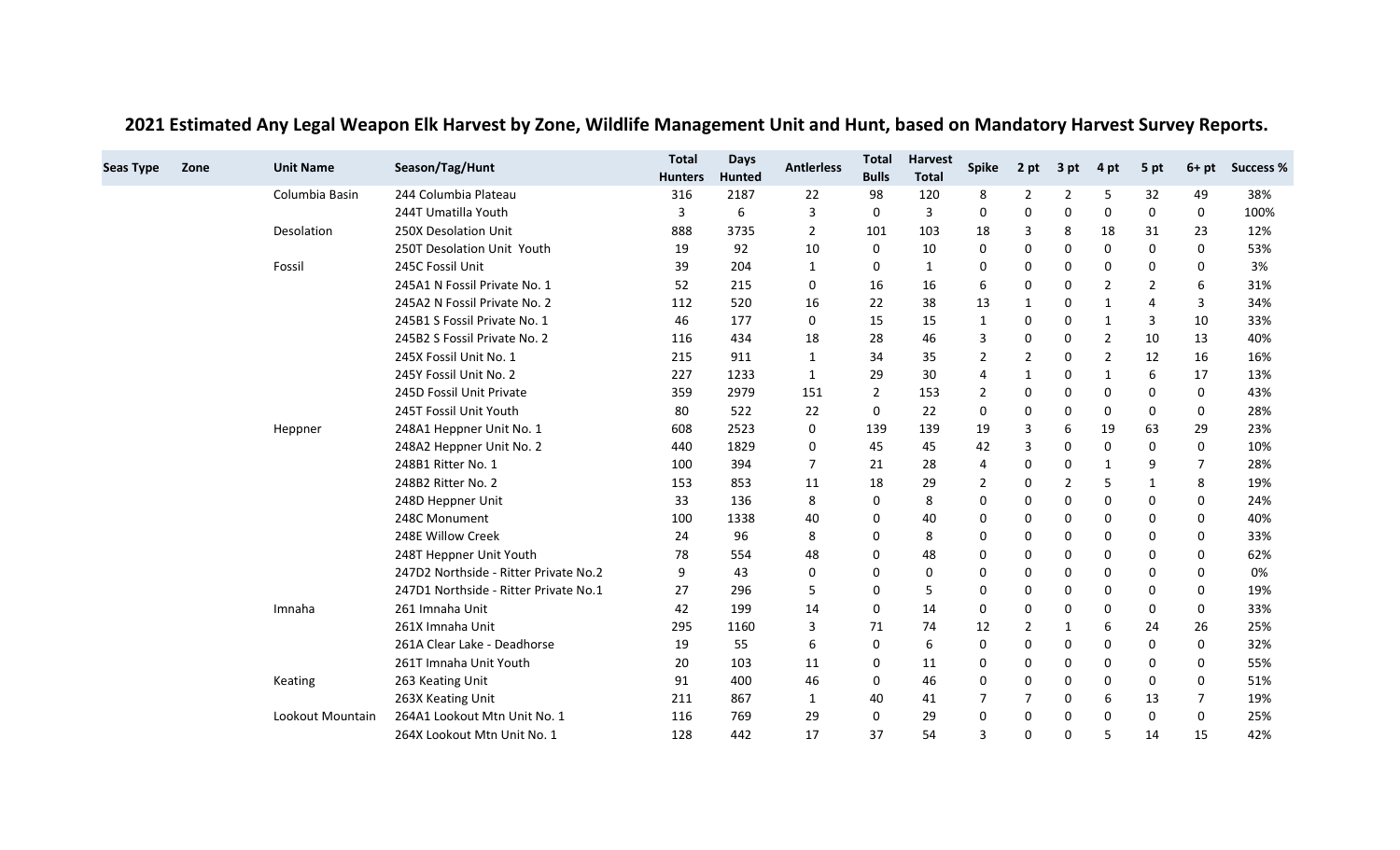| <b>Seas Type</b> | Zone | <b>Unit Name</b>    | Season/Tag/Hunt                       | <b>Total</b>   | <b>Days</b> | <b>Antierless</b> | <b>Total</b> | <b>Harvest</b> | <b>Spike</b> | 2 pt           | 3 pt     | 4 pt           | 5 pt           | $6+pt$       | <b>Success %</b> |
|------------------|------|---------------------|---------------------------------------|----------------|-------------|-------------------|--------------|----------------|--------------|----------------|----------|----------------|----------------|--------------|------------------|
|                  |      |                     |                                       | <b>Hunters</b> | Hunted      |                   | <b>Bulls</b> | <b>Total</b>   |              |                |          |                |                |              |                  |
|                  |      |                     | 264Y Lookout Mtn Unit No. 2           | 130            | 560         | $\overline{4}$    | 45           | 49             | 4            | 1              | 3        | 6              | 11             | 20           | 38%              |
|                  |      |                     | 264A2 Lookout Mtn Unit No. 2          | 122            | 767         | 58                | 0            | 58             | 0            | 0              | 0        | 0              | 0              | 0            | 48%              |
|                  |      |                     | 264T Lookout Mtn Unit Youth           | 29             | 129         | 9                 | 0            | 9              | 0            | 0              | 0        | 0              | 0              | 0            | 31%              |
|                  |      | Minam               | 260X Minam Unit No. 1                 | 285            | 1133        | 1                 | 40           | 41             | 11           | 0              | 0        | $\overline{2}$ | 13             | 14           | 14%              |
|                  |      |                     | 260Y Minam Unit No. 2                 | 302            | 1619        | 3                 | 41           | 44             | 7            | -1             | 1        | 5              | 14             | 13           | 15%              |
|                  |      |                     | 260T Minam Unit Youth                 | 8              | 80          | 3                 | $\mathbf 0$  | 3              | 0            | 0              | 0        | $\Omega$       | 0              | 0            | 38%              |
|                  |      | Mt. Emily           | 254X Mt Emily Unit No. 1              | 304            | 1189        | 2                 | 41           | 43             | 36           | 4              | 0        | 0              | 0              | 1            | 14%              |
|                  |      |                     | 254Y1 Mt Emily Unit No. 2             | 56             | 498         | $\Omega$          | 40           | 40             | $\Omega$     | $\overline{2}$ | $\Omega$ | 1              | $\overline{2}$ | 35           | 71%              |
|                  |      |                     | 254Y2 Mt Emily Unit No. 3             | 227            | 1122        | 6                 | 45           | 51             | 41           | $\overline{3}$ | 0        | $\Omega$       | 0              | $\mathbf{1}$ | 22%              |
|                  |      |                     | 244T Umatilla Youth                   | 14             | 60          | 10                | 0            | 10             | 0            | 0              | 0        | 0              | 0              | 0            | 71%              |
|                  |      | Murderer's Creek    | 246X Murderers Cr Unit                | 410            | 1679        | 1                 | 68           | 69             |              | -1             | 2        | 8              | 29             | 21           | 17%              |
|                  |      |                     | 246 Murderers Cr Unit                 | 303            | 1733        | 32                | 1            | 33             | 0            | 0              | 0        | $\Omega$       | 1              | 0            | 11%              |
|                  |      |                     | 246A W Murderers Cr                   | 421            | 2477        | 39                | 50           | 89             | 11           | 0              | 1        | 7              | 19             | 12           | 21%              |
|                  |      |                     | 246B E Murderers Cr                   | 223            | 1410        | 23                | 16           | 39             | 0            | 0              | -1       | 1              | 4              | 10           | 17%              |
|                  |      |                     | 246C Murderers Cr Private Lands Plus  | 135            | 1309        | 35                | 1            | 36             | 0            | 0              | 0        | 1              | 0              | 0            | 27%              |
|                  |      |                     | 246T2 Flat Cr Youth                   | 24             | 110         | 2                 | 0            | $\overline{2}$ | O            | 0              | 0        | 0              | 0              | 0            | 8%               |
|                  |      |                     | 246T1 Murderers Cr - Northside Youth  | 21             | 147         | 7                 | 0            | 7              | O            | 0              | 0        | 0              | 0              | 0            | 33%              |
|                  |      | Northside           | 247X Northside Unit                   | 332            | 1361        | 1                 | 61           | 62             | 5            | 4              | 5        | 6              | 19             | 22           | 19%              |
|                  |      |                     | 247 Northside Unit                    | 215            | 1171        | 25                | 0            | 25             | 0            | $\mathbf 0$    | 0        | 0              | 0              | 0            | 12%              |
|                  |      |                     | 247A1 Northside Unit Private No. 1    | 140            | 538         | 14                | 40           | 54             | $\Omega$     | 0              | -1       | 7              | 16             | 16           | 39%              |
|                  |      |                     | 247A2 Northside Unit Private No. 2    | 157            | 819         | 23                | 43           | 66             | 8            | 3              | -1       | 4              | 19             | 8            | 42%              |
|                  |      |                     | 247B W Northside                      | 244            | 1330        | 22                | 33           | 55             | 11           | 2              | -1       | 4              | 11             | 4            | 23%              |
|                  |      |                     | 247C E Northside                      | 334            | 1943        | 40                | 40           | 80             | 6            | 0              | 0        | 4              | 20             | 10           | 24%              |
|                  |      |                     | 247D2 Northside - Ritter Private No.2 | 46             | 245         | 13                | 0            | 13             |              | 0              | 0        | 0              | 0              | 0            | 28%              |
|                  |      |                     | 246T1 Murderers Cr - Northside Youth  | 15             | 100         | 6                 | 0            | 6              |              | 0              | 0        | 0              | 0              | 0            | 40%              |
|                  |      |                     | 247D1 Northside - Ritter Private No.1 | 283            | 1945        | 115               | 0            | 115            | 0            | 0              | 0        | $\Omega$       | 0              | 0            | 41%              |
|                  |      | Pine Creek          | 262 Pine Cr Unit                      | 116            | 568         | 26                | 0            | 26             | 0            | 0              | 0        | 0              | 0              | 0            | 22%              |
|                  |      |                     | 262X Pine Cr Unit                     | 268            | 1096        | 1                 | 59           | 60             | 39           | 6              | 0        | 6              | 6              | 2            | 22%              |
|                  |      | <b>Sled Springs</b> | 257A Elk Cr                           | 7              | 51          | 2                 | 0            | 2              | 0            | 0              | 0        | 0              | 0              | 0            | 29%              |
|                  |      |                     | 257C Sled Springs Unit                | 116            | 578         | 51                | 0            | 51             | 0            | 0              | 0        | $\Omega$       | 0              | 0            | 44%              |
|                  |      |                     | 257X Sled Springs Unit No. 1          | 579            | 2244        | 9                 | 169          | 178            | 33           | 6              | 5        | 11             | 52             | 62           | 31%              |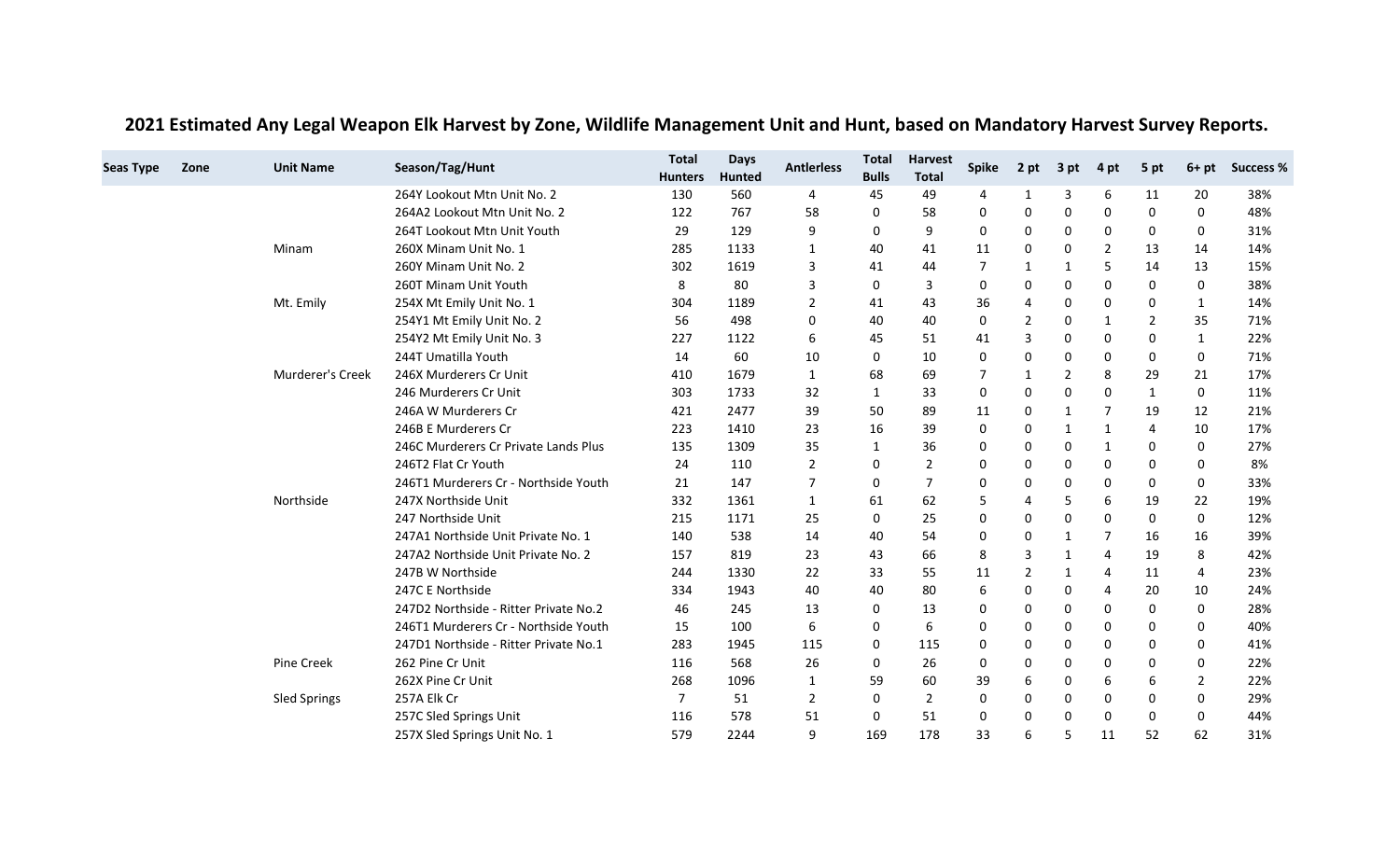| <b>Seas Type</b> | Zone | <b>Unit Name</b> | Season/Tag/Hunt                      | <b>Total</b><br><b>Hunters</b> | <b>Days</b><br><b>Hunted</b> | <b>Antierless</b> | <b>Total</b><br><b>Bulls</b> | <b>Harvest</b><br><b>Total</b> | <b>Spike</b> | 2 pt           | 3 pt           | 4 pt           | 5 pt         | $6+pt$   | <b>Success %</b> |
|------------------|------|------------------|--------------------------------------|--------------------------------|------------------------------|-------------------|------------------------------|--------------------------------|--------------|----------------|----------------|----------------|--------------|----------|------------------|
|                  |      |                  | 257Y Sled Springs Unit No. 2         | 258                            | 1457                         | 9                 | 39                           | 48                             | 37           | $\overline{2}$ | $\Omega$       | 0              | 0            | $\Omega$ | 19%              |
|                  |      |                  | 258A1 Zumwalt No. 1                  | 0                              | 0                            | 0                 | 0                            | 0                              | 0            | 0              | 0              | 0              | 0            | 0        | 0%               |
|                  |      |                  | 258A2 Zumwalt No. 2                  | 3                              | 9                            | 1                 | 0                            |                                | 0            | 0              | 0              | 0              | 0            | 0        | 33%              |
|                  |      |                  | 258A3 Zumwalt No. 3                  | 1                              | 10                           | 0                 | 0                            | 0                              | O            | 0              | 0              | 0              | 0            | 0        | 0%               |
|                  |      |                  | 257B Flora                           | 54                             | 511                          | 25                | 0                            | 25                             | O            | 0              | 0              | 0              | 0            | 0        | 46%              |
|                  |      |                  | 257T Sled Springs Unit Youth         | 10                             | 125                          | 5                 | 0                            | 5                              | 0            | 0              | 0              | 0              | 0            | $\Omega$ | 50%              |
|                  |      |                  | 258A4 Zumwalt No. 4                  | 1                              | $\overline{2}$               | 0                 | 0                            | 0                              | 0            | 0              | 0              | 0              | 0            | 0        | 0%               |
|                  |      | Snake River      | 259X Snake Rvr Unit No. 1            | 103                            | 429                          | $\mathbf{1}$      | 16                           | 17                             | 15           | 0              | -1             | 0              | 0            | 0        | 17%              |
|                  |      |                  | 259Y Snake Rvr Unit No. 2            | 257                            | 1388                         | 2                 | 107                          | 109                            | 23           | 5              | -1             | 12             | 31           | 35       | 42%              |
|                  |      |                  | 259T Snake Ryr Unit Youth            | 5                              | 30                           | 5                 | 0                            | 5                              | 0            | 0              | $\Omega$       | $\mathbf 0$    | 0            | 0        | 100%             |
|                  |      | Starkey          | 252A1 Starkey Unit No. 1             | 329                            | 1277                         | 2                 | 95                           | 97                             | 11           | 0              | 1              | 9              | 39           | 35       | 29%              |
|                  |      |                  | 252A2 Starkey Unit No. 2             | 535                            | 2253                         | 0                 | 47                           | 47                             | 44           | 3              | 0              | 0              | 0            | 0        | 9%               |
|                  |      |                  | 252B Starkey Unit Private            | 159                            | 685                          | 60                | 0                            | 60                             | 0            | 0              | 0              | 0              | 0            | 0        | 38%              |
|                  |      |                  | 252C Starkey Experimental Forest     | 8                              | 29                           | 0                 | 2                            | 2                              | 0            | 0              | 0              | 0              | 0            | 2        | 25%              |
|                  |      |                  | 252D Peach Cr                        | 15                             | 83                           | 0                 | 5                            | 5                              | 0            | 0              | 0              | 0              | 0            | 5        | 33%              |
|                  |      |                  | 252T3 Starkey Exp Forest Youth No. 1 | 11                             | 51                           | 2                 | 0                            | $\overline{2}$                 | $\Omega$     | 0              | 0              | 0              | 0            | 0        | 18%              |
|                  |      |                  | 252T4 Starkey Exp Forest Youth No. 2 | 15                             | 71                           | $\overline{2}$    | $\mathbf 0$                  | $\overline{2}$                 | $\Omega$     | 0              | $\Omega$       | 0              | 0            | $\Omega$ | 13%              |
|                  |      |                  | 252T1 Starkey Unit Youth             | 18                             | 77                           | 12                | 0                            | 12                             | 0            | $\mathbf 0$    | 0              | 0              | 0            | 0        | 67%              |
|                  |      |                  | 252T2 Glass Hill Youth               | 5                              | 20                           | 0                 | $\overline{4}$               | 4                              | 0            | 0              | 0              | 0              | $\mathbf{1}$ | 3        | 80%              |
|                  |      | Sumpter          | 251A N Sumpter                       | 642                            | 2619                         | 5                 | 87                           | 92                             | 20           | $\overline{2}$ | $\overline{2}$ | 13             | 26           | 24       | 14%              |
|                  |      |                  | 251B1 S Sumpter No. 1                | 99                             | 381                          | 2                 | 9                            | 11                             |              | 0              | 0              | $\overline{2}$ | 4            | 2        | 11%              |
|                  |      |                  | 251B2 S Sumpter No. 2                | 99                             | 441                          | 5                 | 16                           | 21                             | 3            | 0              | 0              | 3              | 4            | 6        | 21%              |
|                  |      |                  | 251D1 Elkhorn Mtn No. 1              | 20                             | 96                           | $\overline{2}$    | 0                            | 2                              | <sup>0</sup> | 0              | 0              | 0              | 0            | 0        | 10%              |
|                  |      |                  | 251D2 Elkhorn Mtn No. 2              | 17                             | 85                           | 2                 | 0                            | 2                              | $\Omega$     | 0              | 0              | 0              | 0            | 0        | 12%              |
|                  |      |                  | 251C S Sumpter                       | 114                            | 866                          | 18                | 0                            | 18                             | 0            | 0              | 0              | 0              | 0            | 0        | 16%              |
|                  |      |                  | 251T Baker Youth                     | 115                            | 792                          | 55                | $\Omega$                     | 55                             | 0            | 0              | $\Omega$       | $\mathbf{0}$   | 0            | 0        | 48%              |
|                  |      | Ukiah            | 249A1 Ukiah Unit No. 1               | 470                            | 1831                         | 5                 | 152                          | 157                            | 18           | $\overline{7}$ | 3              | 17             | 50           | 57       | 33%              |
|                  |      |                  | 249A2 Ukiah Unit No. 2               | 569                            | 2267                         | 2                 | 54                           | 56                             | 54           | 0              | 0              | 0              | 0            | 0        | 10%              |
|                  |      |                  | 249B Central Ukiah                   | 58                             | 287                          | 20                | 0                            | 20                             | 0            | 0              | 0              | 0              | 0            | 0        | 34%              |
|                  |      |                  | 249C South Ukiah                     | 73                             | 301                          | 35                | 0                            | 35                             | $\Omega$     | 0              | 0              | 0              | 0            | $\Omega$ | 48%              |
|                  |      |                  | 244T Umatilla Youth                  | 25                             | 113                          | 16                | $\Omega$                     | 16                             | $\Omega$     | $\mathbf 0$    | 0              | $\Omega$       | 0            | $\Omega$ | 64%              |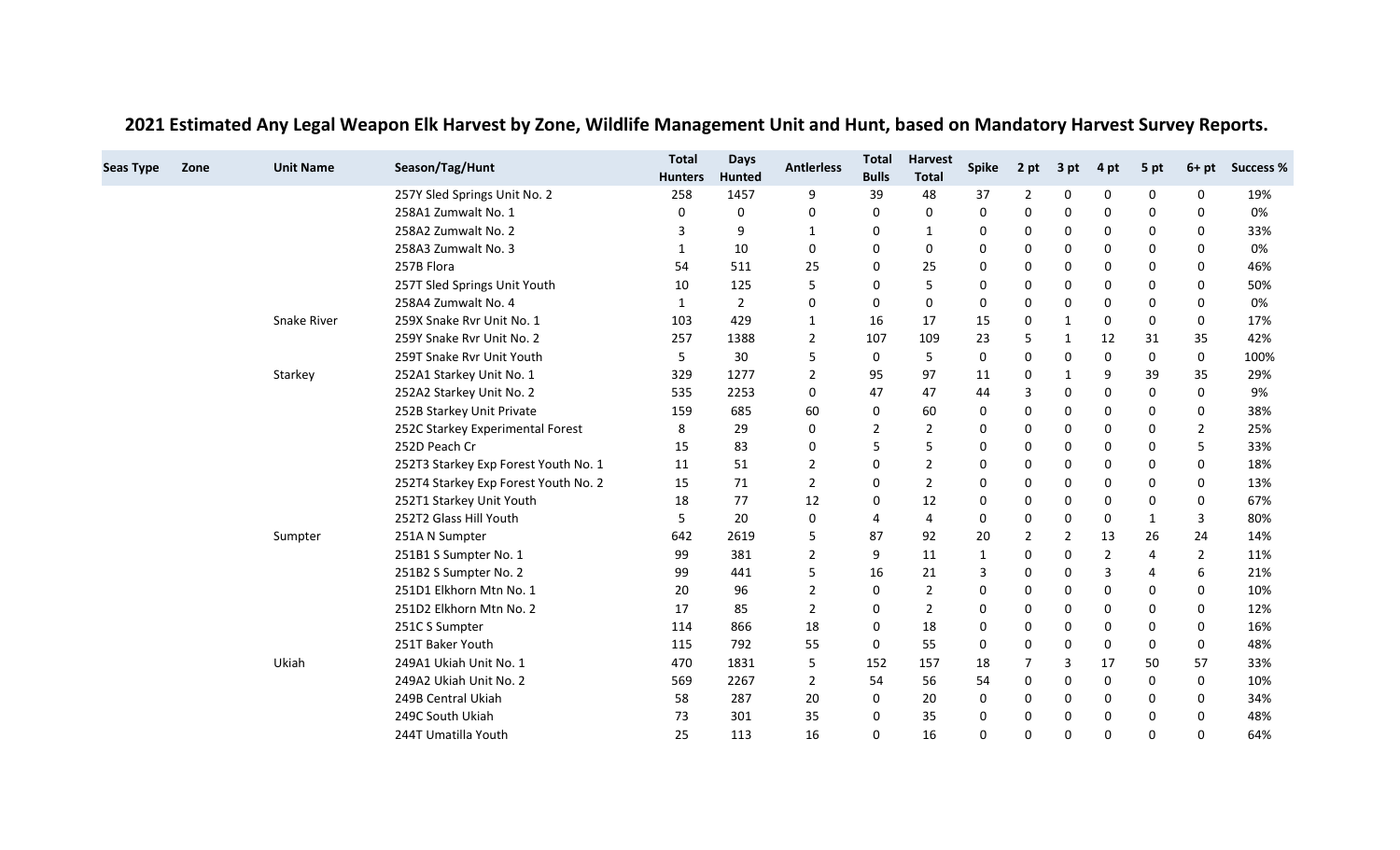| <b>Seas Type</b> | Zone      | <b>Unit Name</b>     | Season/Tag/Hunt                 | <b>Total</b><br><b>Hunters</b> | <b>Days</b><br><b>Hunted</b> | <b>Antierless</b> | <b>Total</b><br><b>Bulls</b> | <b>Harvest</b><br><b>Total</b> | <b>Spike</b> | 2 pt           | 3 pt         | 4 pt         | 5 pt           | $6+pt$       | <b>Success %</b> |
|------------------|-----------|----------------------|---------------------------------|--------------------------------|------------------------------|-------------------|------------------------------|--------------------------------|--------------|----------------|--------------|--------------|----------------|--------------|------------------|
|                  |           | Walla Walla          | 255A Mill Cr Watershed          | 20                             | 122                          | 0                 | 7                            | $\overline{7}$                 | 0            | 0              | 0            | 0            | $\overline{2}$ | 5            | 35%              |
|                  |           |                      | 255X Walla Walla Unit No. 1     | 157                            | 587                          | 1                 | 12                           | 13                             | 11           | 1              | 0            | 0            | 0              | 0            | 8%               |
|                  |           |                      | 255Y1 Walla Walla Unit No. 2    | 29                             | 236                          | 0                 | 23                           | 23                             | 0            | 0              | 0            | 0            | 2              | 21           | 79%              |
|                  |           |                      | 255Y2 Walla Walla Unit No. 3    | 119                            | 576                          | 0                 | 28                           | 28                             | 27           | 1              | 0            | 0            | 0              | 0            | 24%              |
|                  |           |                      | 255B Walla Walla Unit Private   | 17                             | 169                          | $\overline{7}$    | $\Omega$                     | $\overline{7}$                 | 0            | 0              | 0            | $\Omega$     | 0              | 0            | 41%              |
|                  |           |                      | 244T Umatilla Youth             | $\mathbf{1}$                   | $\overline{2}$               | $\mathbf{1}$      | 0                            | $\mathbf{1}$                   | $\Omega$     | 0              | 0            | 0            | 0              | $\Omega$     | 100%             |
|                  |           | Wenaha               | 256X Wenaha Unit No. 1          | 136                            | 544                          | $\mathbf{1}$      | 14                           | 15                             | 11           | $\mathbf{3}$   | 0            | 0            | 0              | 0            | 11%              |
|                  |           |                      | 256Y1 Wenaha Unit No. 2         | 41                             | 331                          | 0                 | 28                           | 28                             | $\Omega$     | $\mathbf 0$    | $\mathbf{0}$ | $\Omega$     | 8              | 20           | 68%              |
|                  |           |                      | 256Y2 Wenaha Unit No. 3         | 139                            | 739                          | $\mathbf{1}$      | 12                           | 13                             | 9            | 3              | 0            | $\Omega$     | 0              | 0            | 9%               |
|                  |           |                      | 256A Bartlett Bench             | 21                             | 121                          | 13                | $\mathbf 0$                  | 13                             | 0            | 0              | 0            | 0            | 0              | 0            | 62%              |
|                  | Southeast |                      |                                 | 3517                           | 18596                        | 368               | 333                          | 701                            | 129          | 11             | 11           | 38           | 93             | 51           | 20%              |
|                  |           | <b>Beatys Butte</b>  | 278A1 High Desert No. 1         | $\overline{2}$                 | $\overline{7}$               | 0                 | 0                            | 0                              | 0            | 0              | 0            | 0            | 0              | 0            | 0%               |
|                  |           |                      | 278A2 High Desert No. 2         | 2                              | 6                            | $\mathbf 0$       | $\Omega$                     | 0                              | $\Omega$     | 0              | 0            | 0            | 0              | 0            | 0%               |
|                  |           |                      | 278T High Desert Youth          | 0                              | 0                            | 0                 | 0                            | 0                              | 0            | 0              | 0            | 0            | 0              | 0            | 0%               |
|                  |           | Juniper              | 271A1 Silvies - N Juniper No. 1 | 14                             | 97                           | 4                 | $\Omega$                     | 4                              | <sup>0</sup> | 0              | 0            | $\Omega$     | 0              | $\Omega$     | 29%              |
|                  |           |                      | 271A2 Silvies - N Juniper No. 2 | 21                             | 184                          | 6                 | 0                            | 6                              | $\Omega$     | 0              | 0            | 0            | 0              | $\Omega$     | 29%              |
|                  |           |                      | 278A1 High Desert No. 1         | 26                             | 102                          | 0                 | $\overline{a}$               | 4                              |              | 0              | 0            | $\mathbf{1}$ | $\mathbf{1}$   | $\mathbf{1}$ | 15%              |
|                  |           |                      | 278A2 High Desert No. 2         | 18                             | 84                           | $\mathbf{1}$      | 2                            | 3                              | 0            | 0              | $\mathbf{1}$ | 1            | 0              | $\Omega$     | 17%              |
|                  |           |                      | 271B2 N Juniper No. 2           | 6                              | 18                           | 0                 | 0                            | 0                              | $\Omega$     | 0              | 0            | 0            | 0              | 0            | 0%               |
|                  |           |                      | 271B1 N Juniper No. 1           | 17                             | 73                           | 5                 | 0                            | 5                              | $\Omega$     | 0              | 0            | 0            | 0              | 0            | 29%              |
|                  |           |                      | 278T High Desert Youth          | $\overline{2}$                 | 36                           | 0                 | 0                            | 0                              | 0            | 0              | 0            | 0            | 0              | 0            | 0%               |
|                  |           | <b>Malheur River</b> | 266A1 Drewsey Valley No. 1      | 67                             | 345                          | 24                | $\Omega$                     | 24                             | 0            | 0              | $\mathbf{0}$ | 0            | 0              | $\Omega$     | 36%              |
|                  |           |                      | 266A2 Drewsey Valley No. 2      | 25                             | 156                          | 11                | 0                            | 11                             | 0            | 0              | 0            | $\Omega$     | 0              | 0            | 44%              |
|                  |           |                      | 266B N Malheur Rvr              | 270                            | 1478                         | 53                | $\mathbf 0$                  | 53                             | $\Omega$     | $\mathbf 0$    | 0            | 0            | 0              | 0            | 20%              |
|                  |           |                      | 266C S Malheur Rvr              | 100                            | 649                          | 31                | 0                            | 31                             | 0            | 0              | 0            | 0            | 0              | 0            | 31%              |
|                  |           |                      | 266X N Malheur Rvr No. 1        | 360                            | 1492                         | $\overline{2}$    | 44                           | 46                             | 15           | $\overline{3}$ | 1            | $\Omega$     | 12             | 13           | 13%              |
|                  |           |                      | 266Y N Malheur Rvr No. 2        | 339                            | 2094                         | 4                 | 50                           | 54                             | 27           | $\mathbf{1}$   | 0            | 5            | 12             | 5            | 16%              |
|                  |           |                      | 278A1 High Desert No. 1         | 137                            | 560                          | 20                | 27                           | 47                             | 7            | 0              | 1            | 6            | 12             | 1            | 34%              |
|                  |           |                      | 278A2 High Desert No. 2         | 127                            | 674                          | 16                | 21                           | 37                             | 9            | 1              | 2            | 2            | 7              | 0            | 29%              |
|                  |           |                      | 266T N Malheur Rvr Youth        | 9                              | 104                          | 6                 | 0                            | 6                              | <sup>0</sup> | 0              | 0            | 0            | 0              | $\Omega$     | 67%              |
|                  |           |                      | 278T High Desert Youth          | $\Omega$                       | $\Omega$                     | $\Omega$          | $\Omega$                     | 0                              | $\Omega$     | $\Omega$       | $\Omega$     | $\Omega$     | 0              | $\Omega$     | 0%               |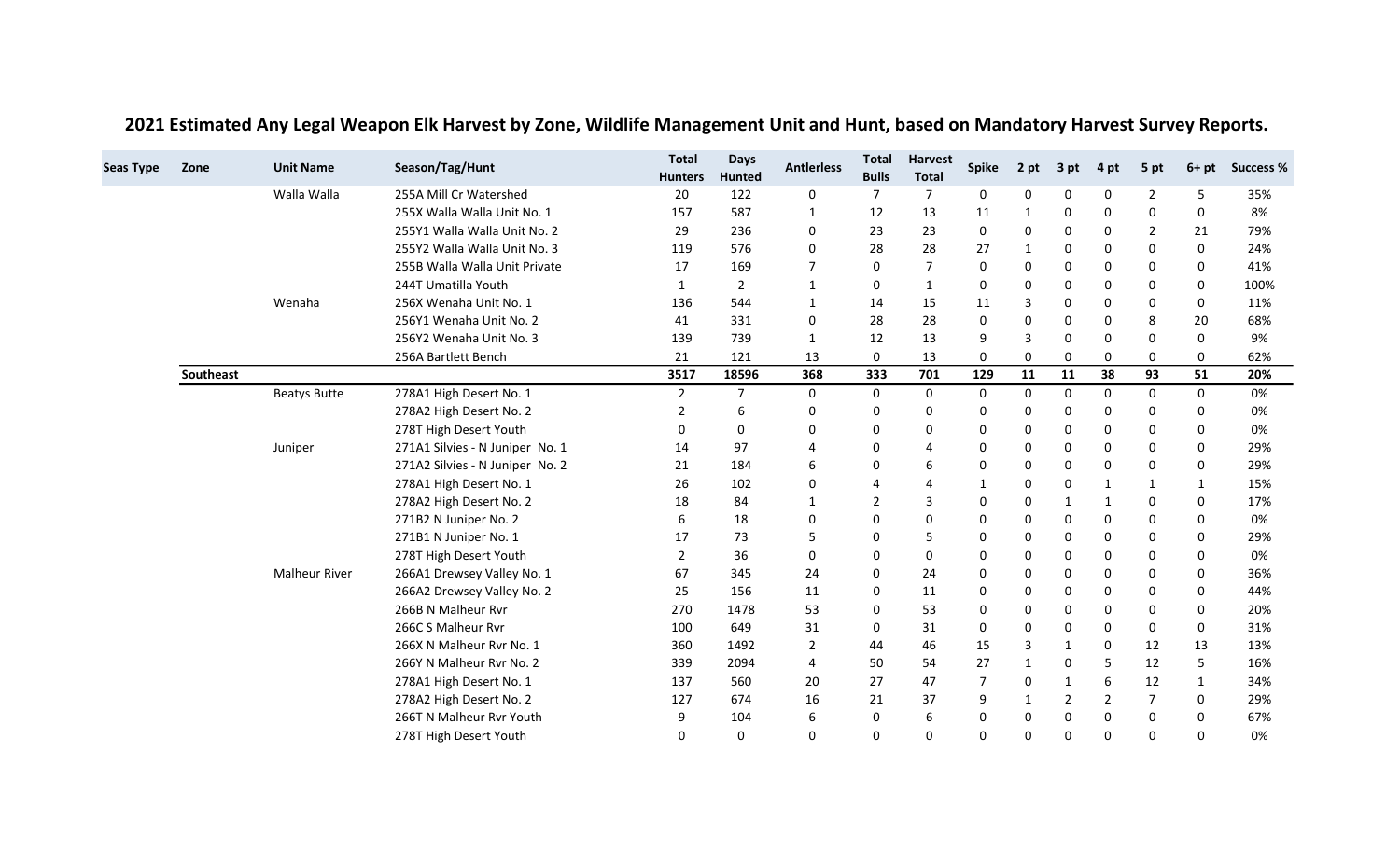| <b>Seas Type</b> | Zone      | <b>Unit Name</b>       | Season/Tag/Hunt                 | <b>Total</b><br><b>Hunters</b> | <b>Days</b><br><b>Hunted</b> | <b>Antierless</b> | <b>Total</b><br><b>Bulls</b> | <b>Harvest</b><br><b>Total</b> | <b>Spike</b> | 2 pt           | 3 pt         | 4 pt           | 5 pt           | $6+pt$         | <b>Success %</b> |
|------------------|-----------|------------------------|---------------------------------|--------------------------------|------------------------------|-------------------|------------------------------|--------------------------------|--------------|----------------|--------------|----------------|----------------|----------------|------------------|
|                  |           | Owyhee                 | 278A1 High Desert No. 1         | 39                             | 127                          | 9                 | 11                           | 20                             | 4            | $\mathbf{1}$   | 1            | 1              | $\overline{2}$ | $\overline{2}$ | 51%              |
|                  |           |                        | 278A2 High Desert No. 2         | 86                             | 414                          | 21                | 19                           | 40                             | .5           | $\overline{2}$ | $\mathbf{1}$ | $\overline{4}$ | $\overline{2}$ | 5              | 47%              |
|                  |           |                        | 267 Owyhee Unit                 | 74                             | 448                          | 17                | 0                            | 17                             | 0            | 0              | 0            | 0              | 0              | 0              | 23%              |
|                  |           |                        | 278T High Desert Youth          | 0                              | 0                            | 0                 | 0                            | 0                              | $\Omega$     | 0              | 0            | 0              | 0              | 0              | 0%               |
|                  |           | <b>Silvies</b>         | 272A Silvies Unit               | 323                            | 1705                         | 52                | 0                            | 52                             | $\Omega$     | $\mathbf 0$    | 0            | $\mathbf{0}$   | 0              | $\Omega$       | 16%              |
|                  |           |                        | 272X Silvies Unit No. 1         | 419                            | 1813                         | 0                 | 59                           | 59                             | 23           | $\overline{2}$ | 2            | $\overline{4}$ | 18             | 10             | 14%              |
|                  |           |                        | 272Y Silvies Unit No. 2         | 422                            | 2483                         | 1                 | 67                           | 68                             | 34           | $\mathbf 0$    | $\mathbf{0}$ | 13             | 12             | 8              | 16%              |
|                  |           |                        | 271A1 Silvies - N Juniper No. 1 | 62                             | 378                          | 26                | 0                            | 26                             | 0            | 0              | 0            | $\mathbf 0$    | 0              | 0              | 42%              |
|                  |           |                        | 271A2 Silvies - N Juniper No. 2 | 71                             | 531                          | 9                 | 0                            | 9                              | $\Omega$     | 0              | 0            | 0              | 0              | 0              | 13%              |
|                  |           |                        | 272B W Silvies                  | 57                             | 327                          | $\overline{2}$    | 0                            | 2                              | 0            | $\mathbf 0$    | 0            | 0              | 0              | 0              | 4%               |
|                  |           |                        | 272T Silvies Unit Youth         | $\overline{7}$                 | 75                           | 1                 | 0                            | 1                              | 0            | 0              | 0            | 0              | 0              | 0              | 14%              |
|                  |           | <b>Steens Mountain</b> | 278A1 High Desert No. 1         | 52                             | 223                          | $\overline{4}$    | 6                            | 10                             | O            | 1              | 0            | $\Omega$       | 4              | 1              | 19%              |
|                  |           |                        | 278A2 High Desert No. 2         | 47                             | 218                          | $\mathbf 0$       | 5                            | 5                              | 2            | $\mathbf 0$    | $\mathbf 0$  | $\mathbf{1}$   | 2              | $\Omega$       | 11%              |
|                  |           |                        | 278T High Desert Youth          | 0                              | 0                            | 0                 | 0                            | 0                              |              | 0              | 0            | 0              | 0              | 0              | 0%               |
|                  |           | Wagontire              | 271A1 Silvies - N Juniper No. 1 | 0                              | 0                            | 0                 | $\Omega$                     | 0                              | n            | 0              | 0            | 0              | 0              | 0              | 0%               |
|                  |           |                        | 271A2 Silvies - N Juniper No. 2 | 0                              | 0                            | 0                 | 0                            | 0                              | O            | 0              | 0            | $\Omega$       | 0              | 0              | 0%               |
|                  |           |                        | 273A North Wagontire            | 15                             | 130                          | 3                 | $\mathbf 0$                  | 3                              | $\Omega$     | 0              | 0            | 0              | 0              | 0              | 20%              |
|                  |           |                        | 278A1 High Desert No. 1         | 75                             | 365                          | $\overline{7}$    | $\overline{3}$               | 10                             | $\mathbf 1$  | 0              | 1            | $\Omega$       | $\mathbf{1}$   | 0              | 13%              |
|                  |           |                        | 278A2 High Desert No. 2         | 77                             | 412                          | 17                | 7                            | 24                             |              | 0              | 0            | 0              | 6              | 0              | 31%              |
|                  |           |                        | 271B2 N Juniper No. 2           | 0                              | 0                            | 0                 | 0                            | 0                              |              | 0              | 0            | $\mathbf{0}$   | 0              | 0              | 0%               |
|                  |           |                        | 271B1 N Juniper No. 1           | 0                              | 0                            | $\Omega$          | $\Omega$                     | 0                              | O            | 0              | 0            | 0              | 0              | 0              | 0%               |
|                  |           |                        | 278T High Desert Youth          | 3                              | 23                           | 0                 | 0                            | 0                              |              | 0              | 0            | 0              | 0              | 0              | 0%               |
|                  |           | Warner                 | 274X Warner Unit No. 1          | 30                             | 114                          | $\Omega$          | $\Omega$                     | 0                              | $\Omega$     | 0              | 0            | $\Omega$       | 0              | 0              | 0%               |
|                  |           |                        | 274Y Warner Unit No. 2          | 36                             | 178                          | 0                 | 3                            | 3                              | $\Omega$     | $\mathbf 0$    | 0            | 0              | $\mathbf{1}$   | $\overline{2}$ | 8%               |
|                  |           | Whitehorse             | 278A1 High Desert No. 1         | 7                              | 33                           | 0                 | $\mathbf{1}$                 | $\mathbf{1}$                   | O            | 0              | 0            | 0              | 0              | 1              | 14%              |
|                  |           |                        | 278A2 High Desert No. 2         | 19                             | 72                           | 1                 | $\overline{4}$               | 5                              | O            | 0              | $\mathbf{1}$ | $\Omega$       | 1              | $\overline{2}$ | 26%              |
|                  |           |                        | 268A E Whitehorse               | 54                             | 368                          | 15                | 0                            | 15                             | $\Omega$     | 0              | 0            | 0              | 0              | 0              | 28%              |
|                  |           |                        | 278T High Desert Youth          | 0                              | 0                            | 0                 | 0                            | 0                              | 0            | 0              | 0            | $\mathbf{0}$   | 0              | 0              | 0%               |
| General          |           |                        |                                 |                                |                              |                   |                              |                                |              |                |              |                |                |                |                  |
|                  | Northwest |                        |                                 | 16223                          | 56120                        | 37                | 1618                         | 1655                           | 801          | 116            | 52           | 165            | 310            | 174            | 10%              |
|                  |           | Alsea                  | Elk Rifle 1st Coast Season      | 1685                           | 5826                         | 3                 | 189                          | 192                            | 109          | 11             | 6            | 20             | 29             | 14             | 11%              |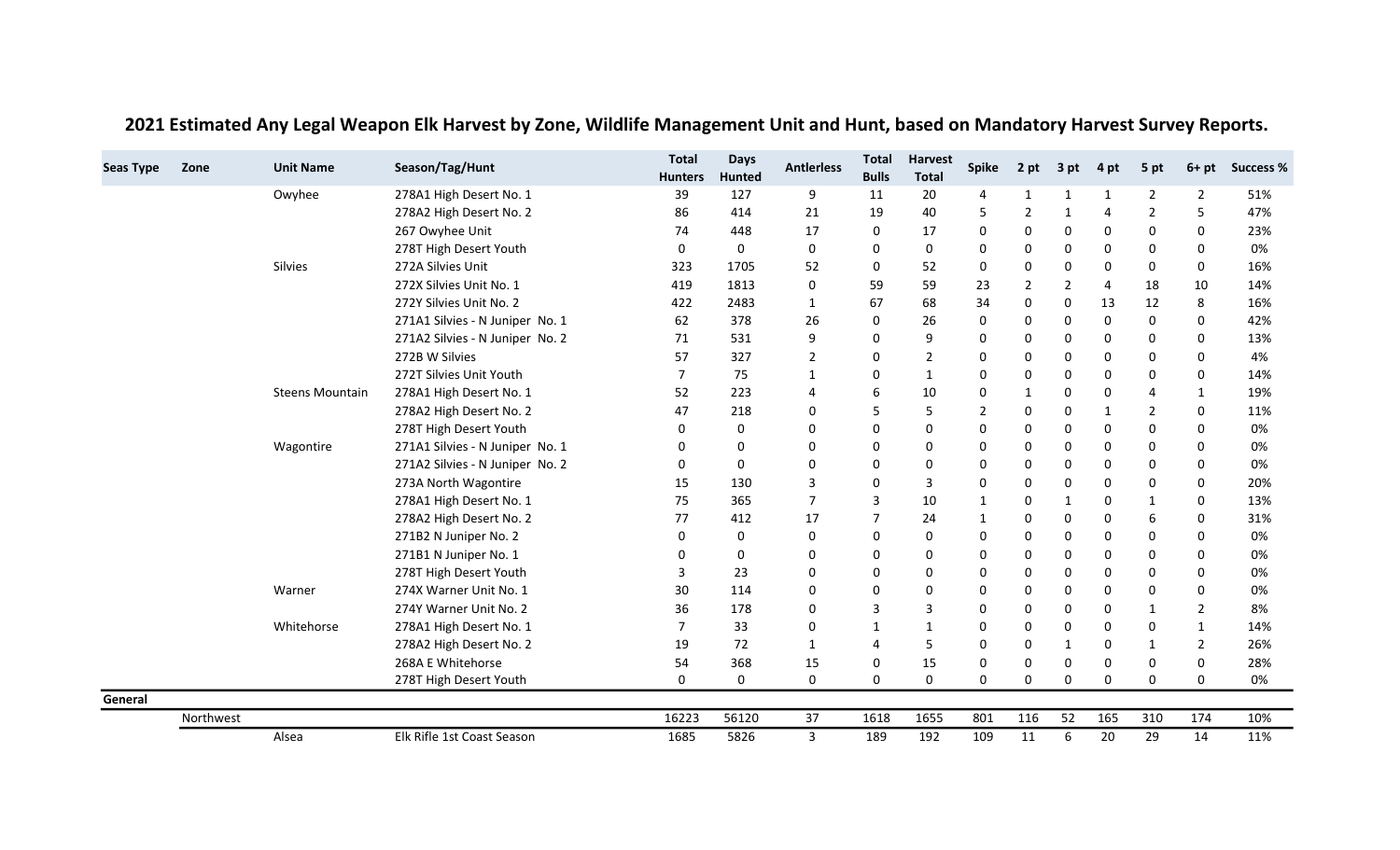| <b>Seas Type</b> | Zone             | <b>Unit Name</b>       | Season/Tag/Hunt                | <b>Total</b>   | <b>Days</b>   | <b>Antierless</b> | <b>Total</b> | <b>Harvest</b> | <b>Spike</b> | 2 pt           | 3 pt           |              | 5 pt        | $6+pt$       | <b>Success %</b> |
|------------------|------------------|------------------------|--------------------------------|----------------|---------------|-------------------|--------------|----------------|--------------|----------------|----------------|--------------|-------------|--------------|------------------|
|                  |                  |                        |                                | <b>Hunters</b> | <b>Hunted</b> |                   | <b>Bulls</b> | <b>Total</b>   |              |                |                | 4 pt         |             |              |                  |
|                  |                  |                        | Elk Rifle 2nd Coast Season     | 1410           | 4879          | 0                 | 185          | 185            | 88           | 18             | 9              | 32           | 26          | 12           | 13%              |
|                  |                  | McKenzie               | Elk Rifle West Cascade Season  | 920            | 3559          | 7                 | 59           | 66             | 15           | 0              | 0              | 3            | 16          | 25           | 7%               |
|                  |                  | Santiam                | Elk Rifle West Cascade Season  | 1674           | 6737          | 3                 | 116          | 119            | 24           | $\overline{7}$ | $\overline{4}$ | 4            | 25          | 52           | 7%               |
|                  |                  | Scappoose              | Elk Rifle 1st Coast Season     | 976            | 3410          | 3                 | 170          | 173            | 75           | 6              | 6              | 20           | 37          | 26           | 18%              |
|                  |                  |                        | Elk Rifle 2nd Coast Season     | 749            | 2543          | 0                 | 123          | 123            | 67           | 3              | $\Omega$       | 21           | 29          | 3            | 16%              |
|                  |                  | Siuslaw                | Elk Rifle 1st Coast Season     | 637            | 1945          | 9                 | 43           | 52             | 17           | 6              | $\Omega$       | 3            | 14          | 3            | 8%               |
|                  |                  |                        | Elk Rifle 2nd Coast Season     | 486            | 1721          | $\Omega$          | 39           | 39             | 15           | 3              | 3              | $\Omega$     | 15          | 3            | 8%               |
|                  |                  | Stott Mt.              | Elk Rifle 1st Coast Season     | 459            | 1609          | 0                 | 35           | 35             | 14           | 6              | 6              | 0            | 6           | 3            | 8%               |
|                  |                  |                        | Elk Rifle 2nd Coast Season     | 345            | 1134          | 0                 | 30           | 30             | 12           | 12             | $\Omega$       | 3            | 3           | 0            | 9%               |
|                  |                  | Trask                  | Elk Rifle 1st Coast Season     | 2449           | 8194          | 3                 | 231          | 234            | 144          | 17             | 9              | 12           | 37          | 12           | 10%              |
|                  |                  |                        | Elk Rifle 2nd Coast Season     | 1767           | 5847          | 3                 | 144          | 147            | 85           | 6              | 3              | 9            | 35          | 6            | 8%               |
|                  |                  | Willamette             | Elk Rifle 1st Coast Season     | 132            | 419           | $\Omega$          | 9            | 9              | 0            | $\mathbf 0$    | $\Omega$       | $\Omega$     | 0           | 9            | 7%               |
|                  |                  |                        | Elk Rifle 2nd Coast Season     | 91             | 250           | 0                 | 3            | 3              | 0            | $\Omega$       | $\Omega$       | $\Omega$     | 3           | 0            | 3%               |
|                  |                  | Wilson                 | Elk Rifle 1st Coast Season     | 1407           | 4570          | $\overline{3}$    | 150          | 153            | 92           | 9              | 6              | 20           | 20          | 3            | 11%              |
|                  |                  |                        | Elk Rifle 2nd Coast Season     | 1036           | 3477          | 3                 | 92           | 95             | 44           | 12             | 0              | 18           | 15          | 3            | 9%               |
|                  | Southwest        |                        |                                | 4694           | 19553         | 6                 | 299          | 305            | 49           | 12             | 5              | 17           | 95          | 121          | 6%               |
|                  |                  | Applegate              | Elk Rifle 1st Coast Season     | 92             | 359           | 0                 | $\mathbf 0$  | 0              | $\mathbf 0$  | 0              | 0              | $\mathbf 0$  | $\mathbf 0$ | 0            | 0%               |
|                  |                  |                        | Elk Rifle 2nd Coast Season     | 114            | 319           | 0                 | 9            | 9              | 9            | 0              | $\Omega$       | 0            | 0           | 0            | 8%               |
|                  |                  |                        | Elk Rifle West Cascade Season  | 55             | 224           | $\Omega$          | $\Omega$     | 0              | $\Omega$     | 0              | $\Omega$       | $\Omega$     | 0           | 0            | 0%               |
|                  |                  | Dixon                  | Elk Rifle West Cascade Season  | 845            | 3623          | $\Omega$          | 57           | 57             | 10           | $\Omega$       | $\mathbf{1}$   | 9            | 15          | 22           | 7%               |
|                  |                  | <b>Evans Creek</b>     | Elk Rifle West Cascade Season  | 284            | 1065          | 0                 | 37           | 37             | 5            | $\overline{3}$ | $\Omega$       | $\Omega$     | 11          | 18           | 13%              |
|                  |                  | Indigo                 | Elk Rifle West Cascade Season  | 1131           | 4922          | 0                 | 84           | 84             | 12           | 6              | 3              | 1            | 24          | 38           | 7%               |
|                  |                  | Melrose                | Elk Rifle 1st Coast Season     | 221            | 705           | 0                 | 24           | 24             | 3            | $\mathbf 0$    | 0              | $\Omega$     | 12          | 9            | 11%              |
|                  |                  |                        | Elk Rifle 2nd Coast Season     | 196            | 705           | 3                 | 21           | 24             | 3            | $\Omega$       | $\Omega$       | 3            | 12          | 3            | 12%              |
|                  |                  | Rogue                  | Elk Rifle West Cascade Season  | 1756           | 7631          | 3                 | 67           | 70             |              | 3              | 1              | 4            | 21          | 31           | 4%               |
|                  | <b>Northeast</b> |                        |                                | 5618           | 29900         | 22                | 499          | 521            | 478          | 19             | 1              | $\mathbf{0}$ | $\mathbf 0$ | $\mathbf{1}$ | 9%               |
|                  |                  | <b>Catherine Creek</b> | Elk Rifle 2nd Rocky Mtn Season | 200            | 974           | 3                 | 22           | 25             | 22           | $\Omega$       | $\Omega$       | $\Omega$     | $\Omega$    | $\Omega$     | 13%              |
|                  |                  | Desolation             | Elk Rifle 2nd Rocky Mtn Season | 648            | 3476          | 0                 | 39           | 39             | 38           | 1              | 0              | $\Omega$     | 0           | 0            | 6%               |
|                  |                  | Heppner                | Elk Rifle 2nd Rocky Mtn Season | 1449           | 7805          | 0                 | 107          | 107            | 101          | 5              | $\Omega$       | 0            | 0           | 1            | 7%               |
|                  |                  | Imnaha                 | Elk Rifle 2nd Rocky Mtn Season | 420            | 2669          | 3                 | 62           | 65             | 61           | $\mathbf{1}$   | 0              | $\Omega$     | 0           | 0            | 15%              |
|                  |                  | Keating                | Elk Rifle 2nd Rocky Mtn Season | 248            | 1307          | 10                | 30           | 40             | 29           | $\mathbf{1}$   | $\Omega$       | $\Omega$     | 0           | 0            | 16%              |

2021 Estimated Any Legal Weapon Elk Harvest by Zone, Wildlife Management Unit and Hunt, based on Mandatory Harvest Survey Reports.